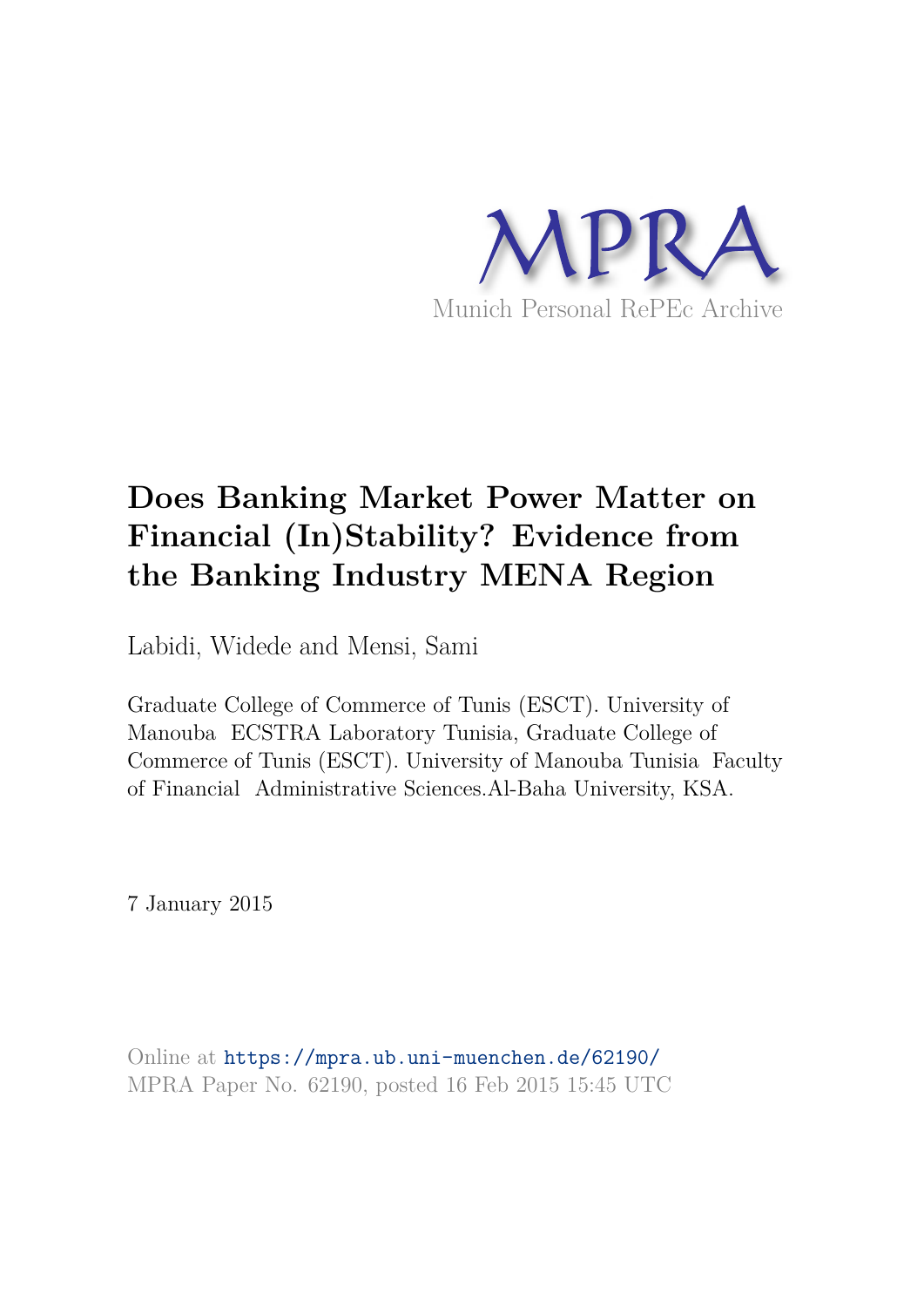#### *Does Banking Market Power Matter on Financial (In)Stability? Evidence from the Banking Industry MENA Region*

#### *Widede LABIDI*

*Graduate College of Commerce of Tunis (ESCT). University of Manouba & ECSTRA Laboratory Tunisia, E-mail : widede1988@hotmail.fr*

#### *Sami MENSI*

*Graduate College of Commerce of Tunis (ESCT). University of Manouba Tunisia & Faculty of Financial & Administrative Sciences.Al-BahaUniversity, KSA. E-mail [: sami.mensi@fsegt.rnu.tn](mailto:sami.mensi@fsegt.rnu.tn)*

#### *Abstract*

*The various financial crisis incidents during the two last decades and particularly since the 2007-2008 Global Financial Crisis has revealed the complexity of the interaction between bank market structure, regulation and the stability of the banking industry. Due to its effects on financial stability, banking market structure has been a focus of academic and policy debates of which we prefer the market power paradigm. More precisely, the impact of competition and market concentration on the probability of financial crisis emerges as a crucial topic. Despite their importance, little is known about the relationship between Banking Market Power and Bank Soundness from banks of MENA region. This paper tries to overcome the tradeoff between banking market power and financial (in)stability among 157 commercial banks chosen from 18 countries of MENA region between 2000 and 2008. The results indicate that although the banks operate in a competitive market, they suffer from financial instability. The results also revealed a non-significant negative relationship between the rather low degree of market power and financial instability. In other words, we concluded that financial instability is not affected by competition in the banking market in the MENA region.* 

*Keywords: market power, financial stability, competition, MENA.* 

#### **Introduction**

The different hypotheses on how financial instability is provoked in a context of a competitive and concentrated banking market theoretically justify why it is interesting to analyze the relationship between banking market power and financial stability, knowing that economic theory does not provide clear conclusions and this relationship is still unclear.

There are two main opposing theories on this matter are currently under debate. The "concentration – stability" or ("competition - fragility") view highlights that more concentrated market allows banks to earn higher profit ; thus creating a capital buffer against crisis and reducing bank's risk-taking behavior [Boyd and De Nicolo (2006), Cetorelli and al (2007), Schaeck and Cihak (2007) Schaeck, Cihak and Wolfe (2006) Uhde and Heimeshoff (2009), Maudos and De Guevara (2010)]. In contrast, the "concentration – fragility" or ("competition – stability") view argues that higher market concentration increases financial fragility. banks charge higher interest rates may enhance the risk taking behavior and raise the risk of default; consequently destabilizing the financial system [Staikouras and Wood (2000)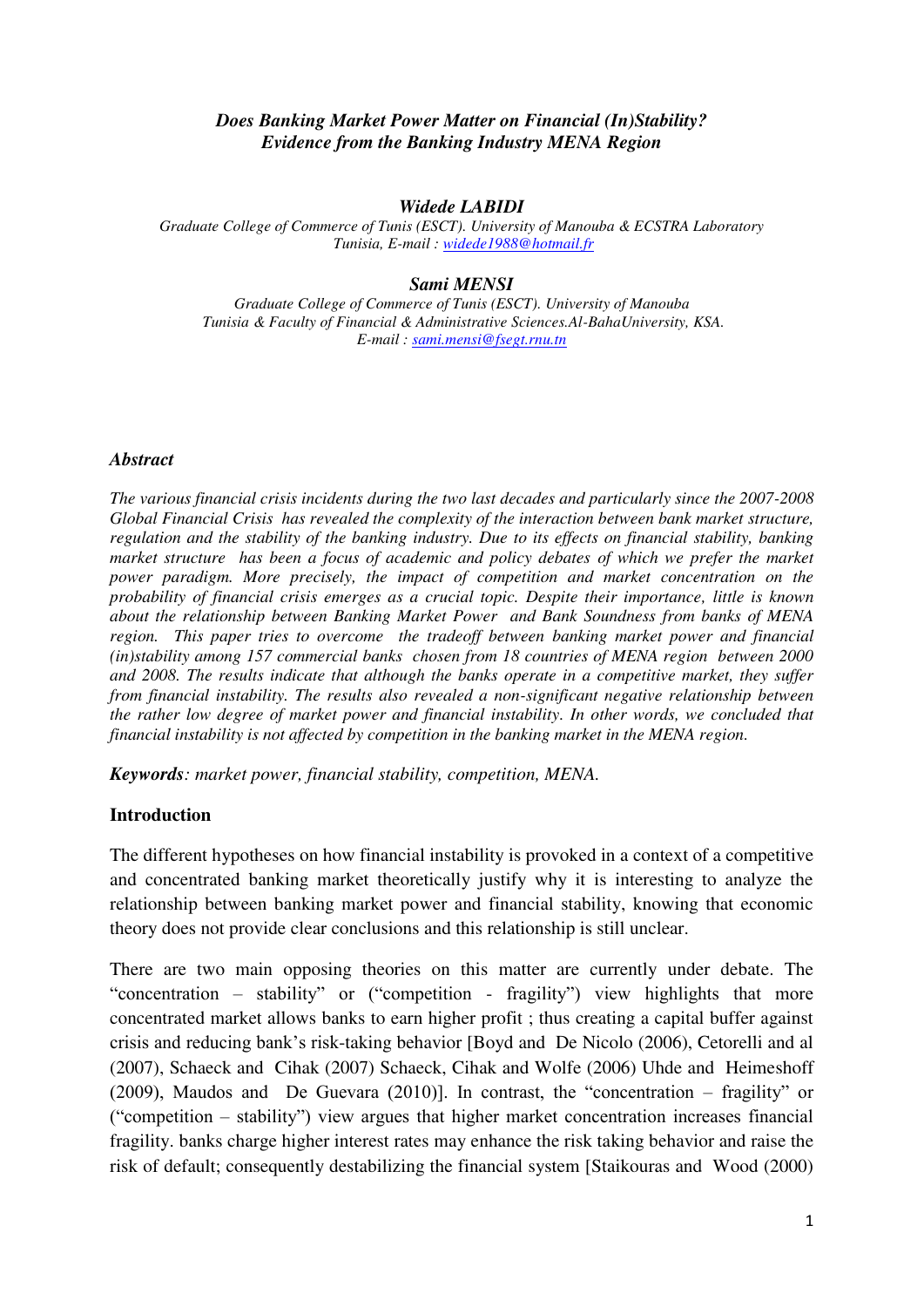,Boyd and De Nicolo (2005), Caminal and Matutes (2002) Schaeck and al (2009)] . In fact, the influence of a bank market structure on financial stability is not clear yet. In return, the relationship between market structure and bank soundness and focusing on concentration and competition was explained through a main channel which is the *banking market power***.** 

On the one hand, under the traditional "competition –fragility" (or «concentration- stability) hypothesis; competitive banking system is more fragile. According to the hypothesis of charter/franchise value, competitive banks are forced to undertake risk-taking behaviour [Marcus (1984) and Keeley (1990)]. In fact, larger banks in concentrated market have more market power and may earn higher profit. In a similar way, higher profit is associated with higher franchise value, deterring bank managers from excessive risk-taking [Chang and al (2008)]. Since a higher (lower) market power makes banks generate more (less) profit and increase (decrease) their charter value [Xiaoqing Fu et al (2014), Mirzaei et al (2013), Breschger et al (2012)], this hypothesis is known as the "charter value" hypothesis [(Keelly 1990) and (Soedarmono, Machrouh, Tarazi 2011)].

In an environment of increased competition, each bank has a low market power that can lead to financial instability. Several arguments can explain this state of affairs such as the existence of a weak banking margin that forces banks to undertake risky projects to improve their profits, which may result banking fragility. This idea is empirically supported by Kelly (1990) and Hellman, Murdock and Stiglitz (2000) who showed that increasing competition in the American banking system after the 80s financial deregulation reduced profitability and increased risk-taking behavior and bank fragility.

Another argument which puts forward the negative effect of competition on financial stability is the franchise value of the bank, i.e. the bank's market value. If competition increases, profit decreases and causes a decrease in the bank's value, forcing it to take on more risk in order to recover these losses (Maudos and De Guevara 2010). This hypothesis reproduces the idea that an increase in competition leads to a degradation of the bank's market value and reveals a moral hazard that could lead the bank to increasingly opt for risky projects causing financial instability.

On the other hand, the alternative hypothesis known as the "competition -stability" hypothesis rejects the traditional relationship between market power and financial stability. If a bank has a strong market power, it will be able to set a high interest rate on loans (Boyd and De Nicolo 2005). However, it would be able to fix such rate if it was under perfect competition. Hence, the generated profits increase and a cushion or a "capital buffer" is constructed to absorb all external shocks in case of a financial crisis and at the same time to reduce liquidity shocks (Vives 2010). These additional generated profits could cost bankruptcy, encouraging banks to undertake risky projects (Matutes and Vives 2000). The latter will then increase the stability of the banking system and the financial sector in general. Therefore, a dominance position in a concentrated market has a stabilizing effect on the system.

Moreover, increase in interest rates on loans granted by dominant banks has a significant effect on borrowers [Beck, Demirgu-kunt and Levine (2007)]. When the cost of financing is high, borrowers choose risky projects with a high bankruptcy probability [(Maudos and De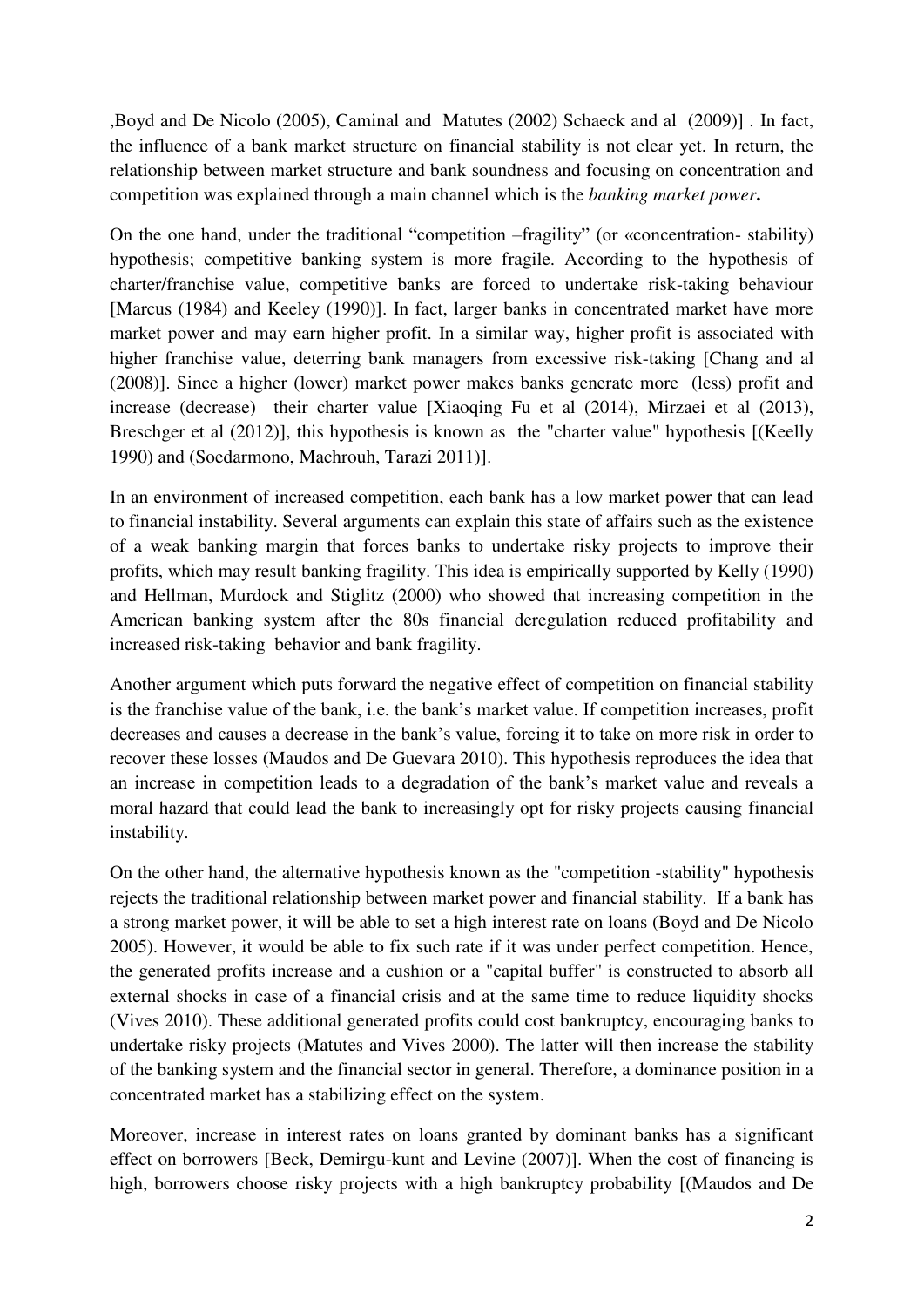Guevara (2010)]. Furthermore, portfolio quality plays an important destabilizing role. With these high interest rates, bank customers stop borrowing at that rate, leading to a deterioration in the loan portfolio of the bank. Because only the most risky projects are known by their high efficiency, borrowers will continue to borrow at that rate which will increase bankruptcy probability. Studying the relationship between competition and financial stability, Allen and Gale (2000) show that the banking system is more concentrated when the loan portfolio is risky.

However in a concentrated banking market, having a strong market power is taken as an insurance that these banks are "too big to fail", which encourages them to take more risks. Mishkin (1999) found that such insurance creates a perverse incentive for banks which tend to choose risky assets and loans as these latter are known by their higher returns. This confidence expressed by dominant banks in a concentrated market is summed up in the premise that they will be recurred in the event of a crisis. This is actually a threat to financial stability. Therefore, from a theoretical point of view, the relationship between market power and financial stability remains ambiguous but requires more empirical investigations.

To shed light on these two fundamental hypotheses, we have organized our paper as follows. In the first section, we present the contributions of the literature on the topic of market power. Then, in the second section we present market power and the hypotheses of financial instability provocation. The third section presents, discusses and interprets the regression results.

## **Section 1: Banking Market Power: A Brief Review of the Literature:**

In this section we present a brief review of the literature on banking market power through examining several studies that focused on determining market power and its components. We review research that either validates market power hypotheses that examines the impact of market power on financial stability.

In this review we start with examining research on market power theory. The theory can be summarized in two basic hypotheses, namely the structure-conduct-performance (SCP) and the relative market hypotheses. Several studies examined market power in order to validate these hypotheses like those of Bain (1956); Mason (1939), Lloyad-Williams et al (1994), Samad (2008), Ariss (2010), Cocoress and Pellick (2010), and Sallami Chaffai (2011).

Ariss (2010) on a sample of 60 countries and 821 banks found results that support the "quiet life" hypothesis. Cocoress and Pellick (2010), using data on the Italian banking sector for the period 1992-2007, tested the quiet life hypothesis according to which powerful firms in the market are less efficient. Their findings support the "quiet life" hypothesis. Lloyad-Williams et al. (1994) studied a sample of 92 Spanish banks over the period 1986-1988. The results show that the more concentration increases in a market, the more the cost of collusion decreases and results in higher profits for all banks. Their findings support the SCP hypothesis.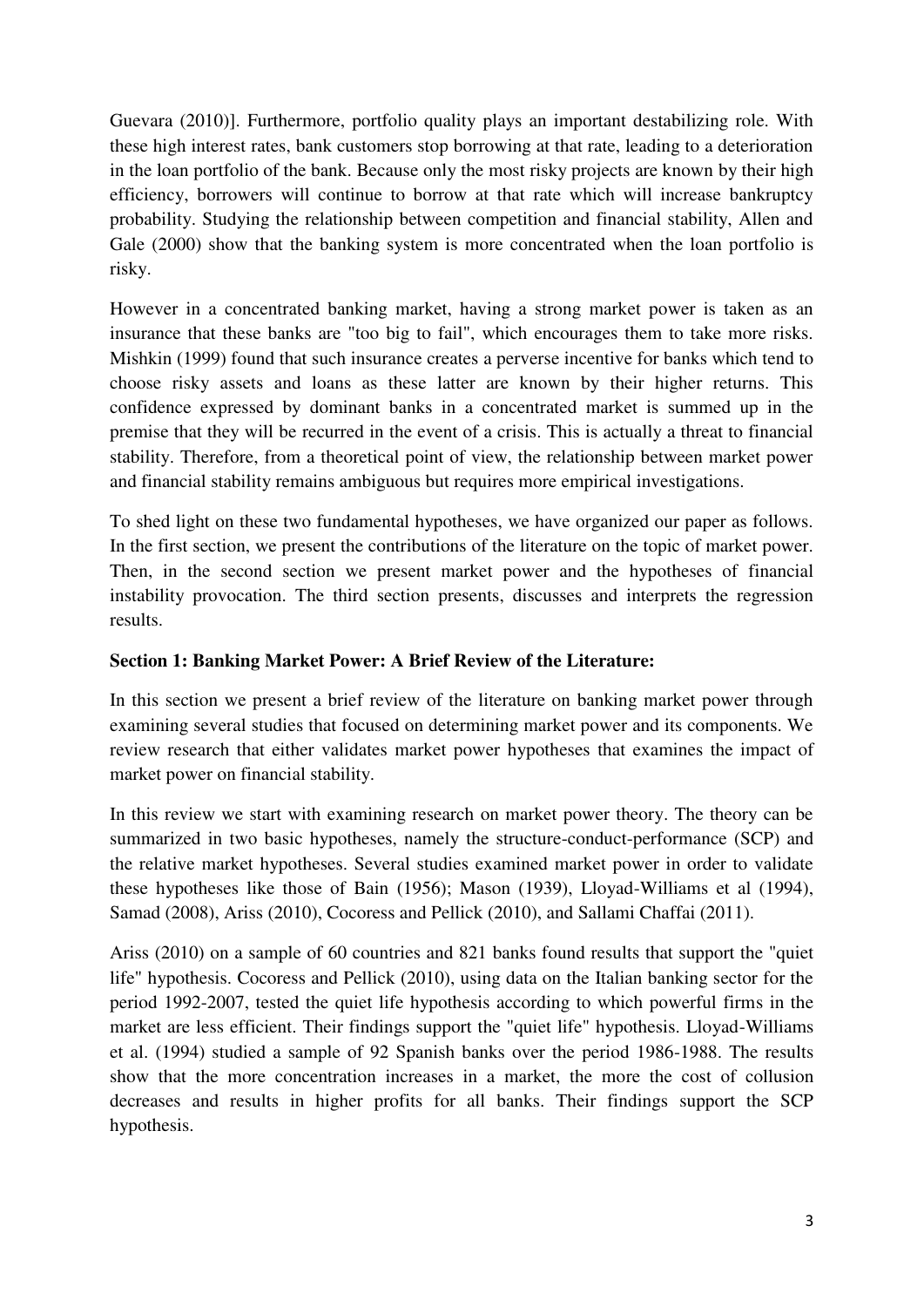Besides the several measurement techniques used in market power research, we notice a significant number of studies using various methods and techniques to measure degree of competition in the banking system. As an example of measurement, we mention the conjectural variation model developed by Bresnahan and Lau (1982). This model has been used by several researchers in various banking studies such as Suominen (1994), Shaffer (1993), Berg and Kim (1998), Uchida and Tsutsui (2005) and Cocoress (2005).

Suominen (1994) over a period of four years between 1986 and 1990 applies the model of collinearity variation to measure competition in the Finnish banking sector. The author found a monopolistic power in the pricing of banking services. Shaffer (1993) used a model of collinearity variation to estimate degree of competition in the Canadian banking sector over the period (1965-1989) and pointed to the existence of a perfect competition in the sector. Uchida and Tsutsui (2005) use almost the same approach as Shaffer (1993) on a sample of Japanese banks over the period 1974 and 2000. Their results indicate that competition has become very intense between 1995 and 1997. Moreover, using the collinearity variation model to study Norwegian banks between 1990 and 1992, Berge and Kim (1998) found that there is an oligopolistic behavior in both the retail and corporate sectors.

Another measurement method of market power is the H –statistics of Panzar and Ross (1987). Many studies have used this model of which we mention those of Molyneux et al (1994, 1996), Shaffer (1989), Vesala (1995), Bikker and Groeneveld (1998), Bikker and Haaf (2002), Bandt and Davis (2000).

Molyneux et al (1994) used the H-statistic to assess competitive behavior in a number of European banking markets (German, French, Italian, Spanish, British banks) during the period from 1986 -1989. The results indicate the existence of monopolistic competition in the UK banking market. The same study by Molyneux et al (1996) on the Japanese banking market found a collusive behavior among banks. Thus, Shaffer (1989) was the first to apply this approach on a sample of American banks. The results strongly reject the existence of a collusive behavior between these banks. Vesala (1995) applied a similar approach to test the level of competition among Finnish banks during the period 1985 -1992. The results point to the existence of a monopolistic competition.

Bikker and Groeneveld (1998) examined monopolistic competition behavior in European banks by applying Panzar and Ross's model on some European Union banks during the period 1989 -1996. Bikker and Haaf (2002) applied the same model as Bandt and Davis (2000) on a sample of 23 countries (Australia, Canada, Netherlands, Great Britain and the United States). The results show the existence of a monopolistic competition.

Other studies that sought to explore market power are studies that tried to examine the relationship between market power and financial stability, of which we mention the studies of Sallami, Chaffai (2011), Tarazi, Soedarmono and Machrouh (2011 ) Maudos and De Guevara (2010) and De Maudos Guevara (2010) and others. Below we present a summary table of the different studies of market power: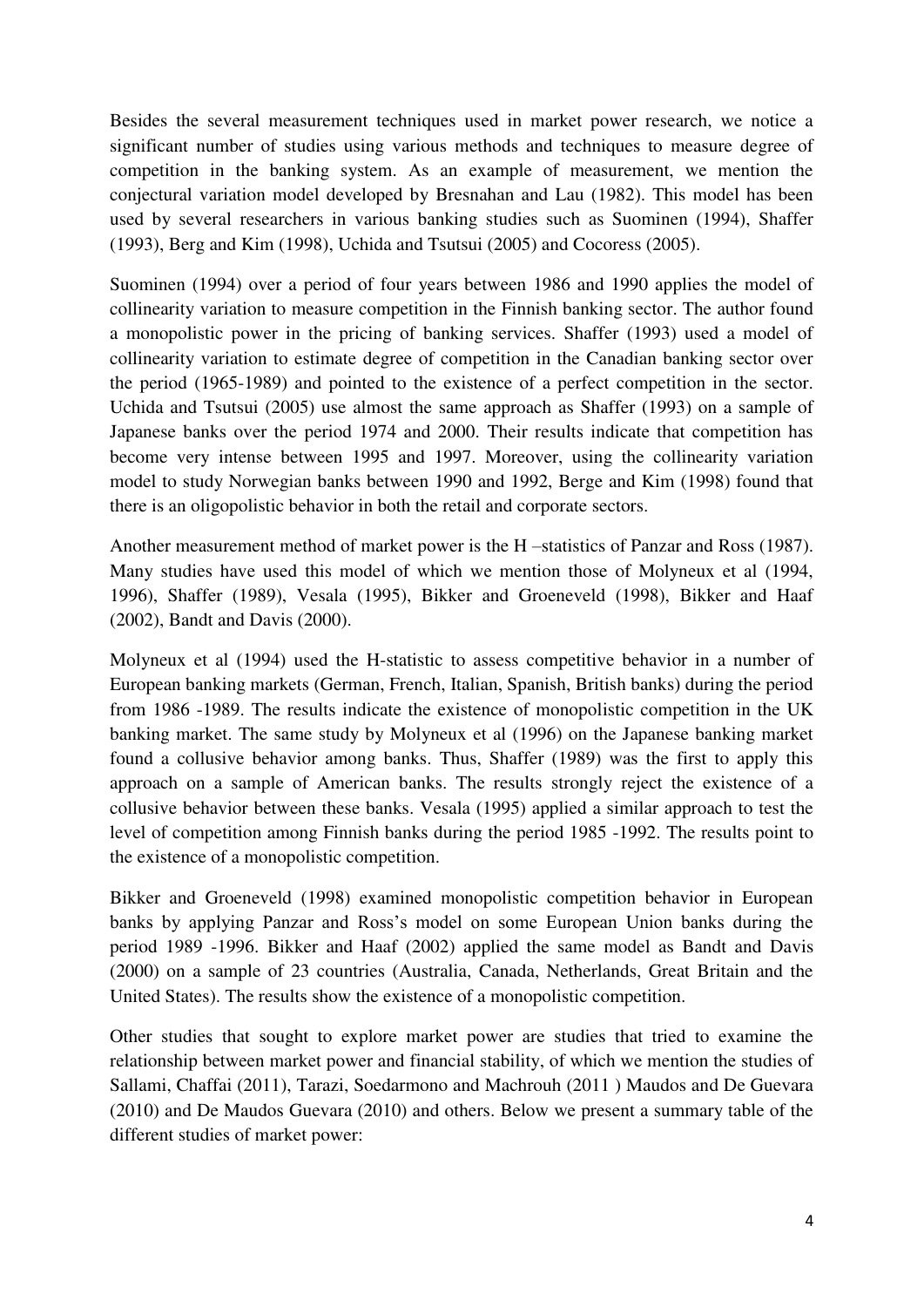|  | <b>Tab.1. Studies of Banking Market Power:</b> |  |
|--|------------------------------------------------|--|
|  |                                                |  |

| <b>Authors</b> | <b>Measurement methods</b>         | <b>Sample</b> | <b>Period</b> | <b>Results</b>               |
|----------------|------------------------------------|---------------|---------------|------------------------------|
| Tarazi,        | The<br>authors use<br>the          | Asian         | 1994-         | high degree<br>of<br>A       |
| Soedarmono     | index<br>Lerner<br><b>as</b><br>a  | countries     | 2009          | market<br>power<br><i>is</i> |
| and Machrouh   | measurement of market              |               |               | related to an increase       |
| (2013)         | power and the Z-score              |               |               | capital<br>ratio,<br>in      |
|                | a measurement of<br><b>as</b>      |               |               | returns volatility and       |
|                | financial instability.             |               |               | a higher insolvency          |
|                |                                    |               |               | risk.                        |
| Sallami<br>and | <b>Both</b><br>authors<br>use<br>a | <b>MENA</b>   | 2002-         | Estimates show that          |
| Chaffai        | structural model which             | region        | 2009          | the banking sector in        |
| (2011)         | the<br>collinearity<br>is          |               |               | the region is far from       |
|                | variation<br>model<br>to           |               |               | being a monopoly or          |
|                | degree<br>of<br>measure            |               |               | competitive.                 |
|                | banking market power.              |               |               |                              |
| Tarazi,        | The<br>authors use<br>the          | 12<br>asian   | $2001 -$      | The existence of a           |
| Soedarmono     | index<br>Lerner<br>as<br>a         | countries     | 2007          | high degree of market        |
| and Machrouh   | measure of degree of               |               |               | generates<br>power<br>a      |
| (2011)         | market power and the               |               |               | high<br>degree<br>of         |
|                | Z-score as a measure of            |               |               | financial instability.       |
|                | financial instability.             |               |               |                              |
| Ariss (2010)   | Ariss uses the Lerner              | Africa,       | 1999-         | The results show that        |
|                | index to measure degree            | East and      | 2005          | increasing degree of         |
|                | of banking competition             | South         |               | market power led to a        |
|                | at the sample country              | Asia and      |               | remarkable financial         |
|                | level and the Z-score to           | the           |               | stability.                   |
|                | test financial stability.          | pacific       |               |                              |
|                |                                    |               |               |                              |
| Maudos and De  | These authors measure              | 25            | $2001 -$      | The results show that        |
| Guevara (2010) | the degree of market               | countries     | 2008          | an increase in market        |
|                | power using the Lerner             | of<br>the     |               | negatively<br>power          |
|                | index and the z -score to          | European      |               | affects stability of the     |
|                | financial<br>measure               | Union,        |               | banking sector.              |
|                | instability                        | the           |               |                              |
|                |                                    | United        |               |                              |
|                |                                    | States,       |               |                              |
|                |                                    | Canada        |               |                              |
|                |                                    | and Japan     |               |                              |
|                |                                    |               |               |                              |
| Uhde<br>and    | this<br>study,<br>the<br>In        | 25            | 1997-         | The results show that        |
| Heimeshoff     | authors<br>choose                  | countries     | 2005          | there is a negative          |
| (2009)         | concentration ratio<br>to          | of<br>the     |               | relationship between         |
|                | degree<br>οf<br>measure            | European      |               | concentrated banking         |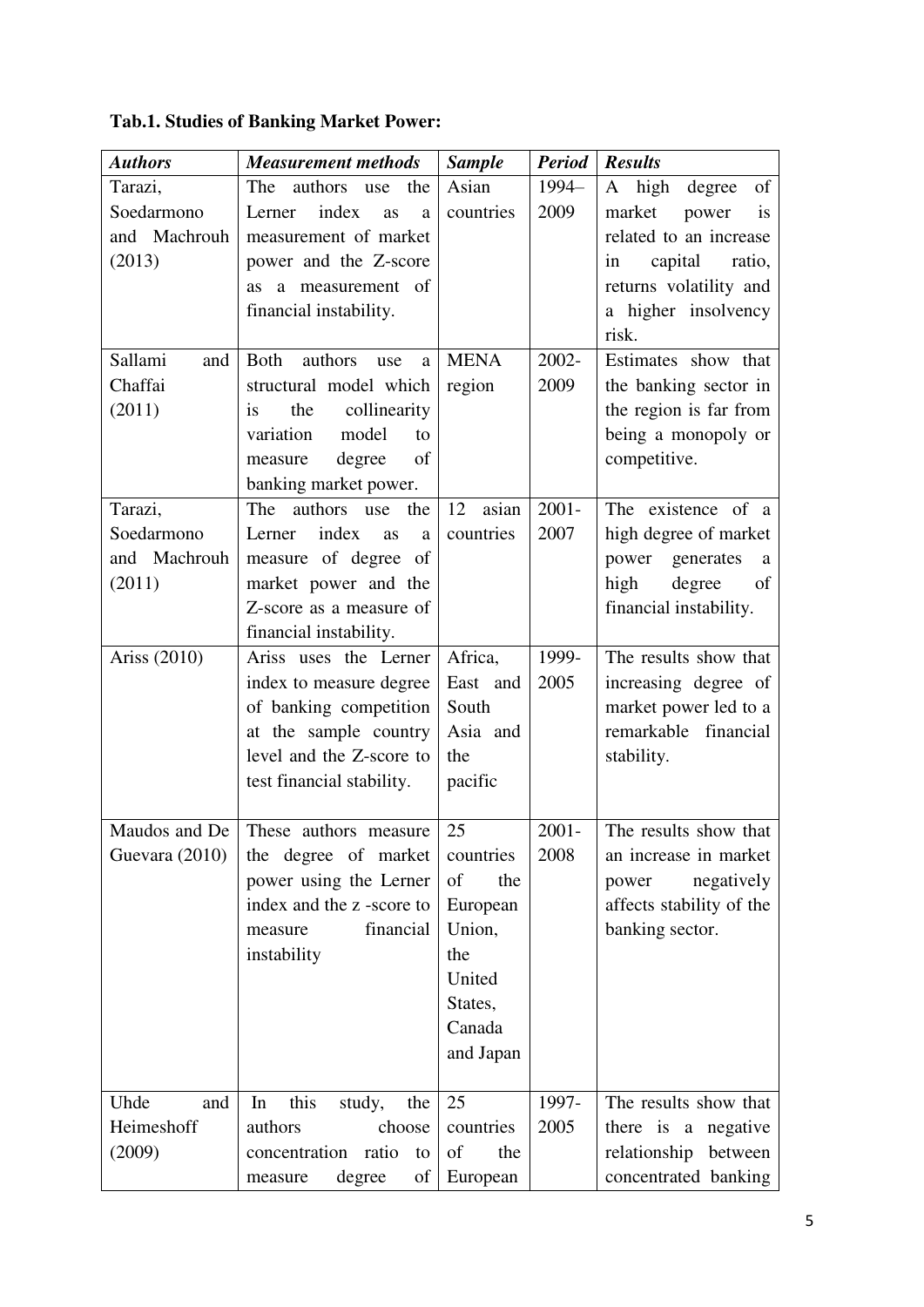|                  | market power and the                           | union      |       | markets and financial    |
|------------------|------------------------------------------------|------------|-------|--------------------------|
|                  | Z-score<br>to<br>measure                       |            |       | stability.               |
|                  | financial stability.                           |            |       |                          |
|                  |                                                |            |       |                          |
| Schaeck, Cihak   | study seeks<br>This<br>to                      | 38         | 1990- | The results show that    |
| Wolfe<br>and     | examine the relationship                       | countries  | 2003  | high degree of<br>a      |
| (2007)           | between market power                           |            |       | market power in the      |
|                  | banking system<br>and                          |            |       | banking<br>sector        |
|                  | fragility. These authors                       |            |       | reduces the risk of      |
|                  | use the H-statistic of                         |            |       | producing a systemic     |
|                  | Panzar and Ross (1987)                         |            |       | crisis.                  |
|                  | of<br>a<br>measure<br><b>as</b>                |            |       |                          |
|                  | competition in<br>the                          |            |       |                          |
|                  | sample countries.                              |            |       |                          |
| Maudos,<br>De    | These authors attempt to                       | Germany,   | 1992- | The estimation results   |
| Guevara<br>and   | study the evolution of                         | France,    | 1999  | show that there is a     |
| Perez (2005)     | market power in the                            | Italy      |       | heterogeneity of the     |
|                  | banking<br>sector<br>of                        | Spain      |       | results<br>between       |
|                  | European<br>countries                          | and<br>the |       | countries.               |
|                  | using the Lerner index                         | Uk         |       |                          |
|                  | as a measure of market                         |            |       |                          |
|                  | power degree.                                  |            |       |                          |
| Uchida           |                                                |            | 1974- | The results show that    |
| and              | They use a collinearity<br>variation           | Japan      |       |                          |
| Tsutsui $(2005)$ | model<br>to                                    |            | 2000  | competition<br>has       |
|                  | of<br>estimate<br>degree                       |            |       | become very intense      |
|                  | competition                                    |            |       | between 1995<br>and      |
|                  |                                                |            |       | 1997.                    |
|                  |                                                |            |       |                          |
| Cocoress         | The<br>studied<br>author                       | Italy      | 1988- | The results show the     |
| (2005)           | behavior<br>competitive                        |            | 2008  | existence of a perfect   |
|                  | between eight<br>major                         |            |       | competition<br>during    |
|                  | Italian banks during the                       |            |       | this period.             |
|                  | period $1988-2008$ using                       |            |       |                          |
|                  | a pricing model.                               |            |       |                          |
| Maudos,<br>De    | authors tried to<br>The                        | Spain      | 1986- | The results show that    |
| Guevara $(2005)$ | determine the variable                         |            | 2002  | the variables used in    |
|                  | components of market                           |            |       | the measurement of       |
|                  | power. For this purpose                        |            |       | the Lerner index are     |
|                  | they use the Lerner                            |            |       | significant<br>while     |
|                  | index to measure market                        |            |       | concentration<br>is<br>a |
|                  | HHI<br>and<br>power<br>to                      |            |       | indicator<br>of<br>poor  |
|                  | market<br>measure                              |            |       | market power.            |
|                  | concentration.                                 |            |       |                          |
| Berge and Kim    | collinearity   Norway<br>using<br>$\mathbf{a}$ |            | 1990- | These<br>banks<br>have   |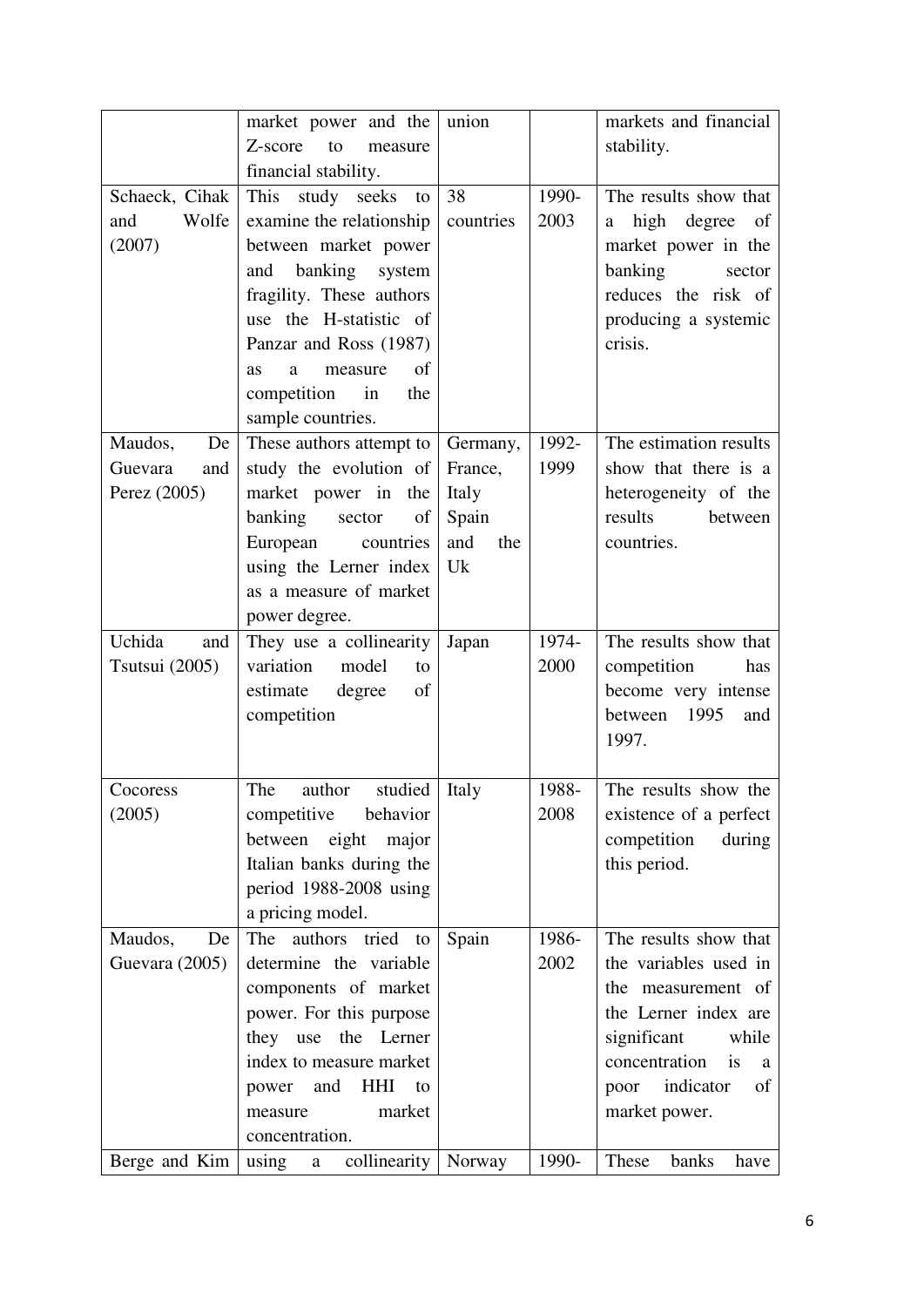| (1998)                | variation model, Berge     |            | 1992           | oligopolistic behavior   |
|-----------------------|----------------------------|------------|----------------|--------------------------|
|                       | Kim<br>(1998)<br>and       |            |                | in both the retail and   |
|                       | examine the degree of      |            |                | corporate sectors.       |
|                       | competition<br>in          |            |                |                          |
|                       | Norwegian banks.           |            |                |                          |
| <b>Bikker</b><br>and  | The authors apply the      | European   | 1989-          | There<br>is<br>a         |
| Groeneveld            | model of Panzar and        | Union      | 1996           | monopolistic             |
| (1998)                | Ross on some European      | countries  |                | competition behavior     |
|                       | Union banks.               |            |                | in most of European      |
|                       |                            |            |                | banks.                   |
| Molyneux et al        | The authors used the H-    | Germany,   | 1986-          | The results show the     |
| (1994)                | statistic<br>to<br>measure | France     | 1989           | existence<br>of          |
|                       | competitive behavior in    | Italy      |                | monopolistic             |
|                       | some European banking      | spain and  |                | competition<br>in<br>the |
|                       | markets.                   | the Uk     |                | UK banking market.       |
| Suominen              | The author applies the     | Finland    | 1986-          | The author notes the     |
| (1994)                | collinearity<br>variation  |            | 1990           | existence<br>of<br>a     |
|                       | model<br>to<br>measure     |            |                | monopoly power in        |
|                       | competition<br>in<br>the   |            |                | the pricing of banking   |
|                       | Finnish banking sector.    |            |                | services.                |
| <b>Shaffer</b> (1993) | The author estimate a      | Canada     | 1965-          | The results show the     |
|                       | collinearity<br>variation  |            | 1989           | existence of a perfect   |
|                       | model<br>to<br>measure     |            |                | competition in<br>this   |
|                       | degree of competition in   |            |                | sector.                  |
|                       | the Canadian banking       |            |                |                          |
|                       | sector.                    |            |                |                          |
| <b>Shaffer</b> (1989) | She was the first who      | <b>USA</b> | $\overline{a}$ | The results strongly     |
|                       | applied the Panzar and     |            |                | reject the existence of  |
|                       | Ross's approach on a       |            |                | a collusive behavior     |
|                       | sample of US banks.        |            |                | between these banks.     |

*Source: the authors* 

## **Section 2: Market Power: Financial Instability Provocation Hypotheses**

#### **2.1- Concentration versus competition:**

In economics literature two traditional hypothesis have been forward to explain this axiom. On the one hand, we have the traditional theory of Industrial Economics which claims that concentration discourages competition [(Sallami and Chaffai (2011)] and the theory of contestable markets [Baumol (1982)] which assumes that if the input and output are free, competition may exist even if the market is concentrated.

As far as concentration is concerned, traditional theory describes this structure by the existence of a small number of firms which have a strong market power and the existence of a less competitive behavior. This idea leads us to the classic argument of industrial organization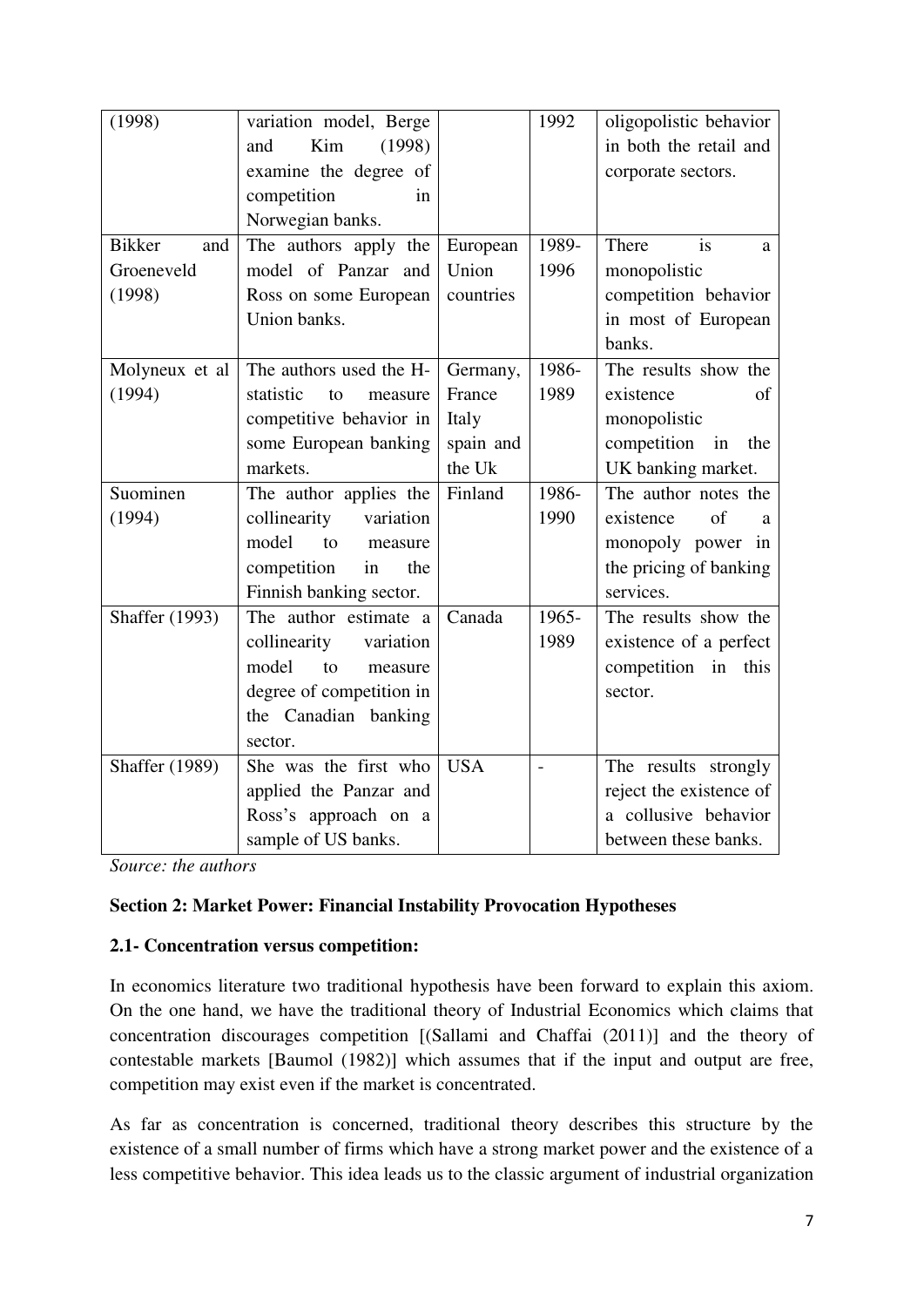that shows the existence of a positive relationship between market structure, firms' behavior in pricing and profits as well as the degree of market power. This idea is known as the paradigm Structure -Conduct-Performance [Bain (1956)].

This paradigm tries to establish a relationship between market structure and market power. Knowing the extent of market power is based on profit and costs, economics indicate that there is a positive relationship between concentration and profit, i.e. Developed concentration in a market where firms have higher market power allows firms to generate more profits.

Another hypothesis supports the same view regarding the positive relationship between concentration and profits. However, this hypothesis, known as Structure-Efficiency hypothesis assumes that an efficient firm generates more profits and gains more market share and plays a role in increasing market concentration. Hence, concentration is not determined solely by market power but by efficiency of firms. Therefore, it is clear that concentration and competition are two distinct elements, i.e. the choice of concentration as a proxy for competition can be criticized [Schaeck, Cihak, Wolfe (2006)].

Then, as for the theory of contestable markets [Baumol (1982], it supports the idea that competition may exist even in a concentrated market by liberalizing input and output. This theory aims at renewing and extending the classical theory of competition in industrial economics. It defines degree of economic contestability of a present operator in one market by its exposure to the threat of entry of new operators in the market [Sallami and Chaffai (2011)].

Several studies seek to study the complexity of such a relationship. Bikker (2004) noted that concentration may have an impact on competition in that an increase in firm financial size can enormously affect financial stability. Bikker and Haaf (2002) examined this relationship on a sample of 23 industrialized countries and found that increasing concentration discourages competition. However, Claessens and Laeven (2004), studying a sample of 50 countries, found that there is a positive relationship between concentration and competition. However, the results and conclusions of Claessens and Laeven (2004) show that concentration is a poor indicator of competition (degree of market power) in a competitive environment in which the banks operate.

# **2.2- Concentration and Financial Stability:**

Theoretically and empirically, the impact of banking market concentration on financial stability remains ambiguous and without conclusive results. In the economics literature, we found two views that represent the two basic hypotheses of this concentration and stability axiom.

On the one hand, there is the "concentration-stability" hypothesis which assumes the presence of a positive relationship between concentration and financial stability. Indeed, in a concentrated banking system, banks generate more profits leading to a cushion or a "capital buffer" that absorbs all macroeconomic shocks and external liquidity shocks [Boyd al (2004)]. Similarly, Benston, Hunter and Wall (1995) studied USA bank's consolidations and found that the resulting concentration contributes to financial stability. The same result is found by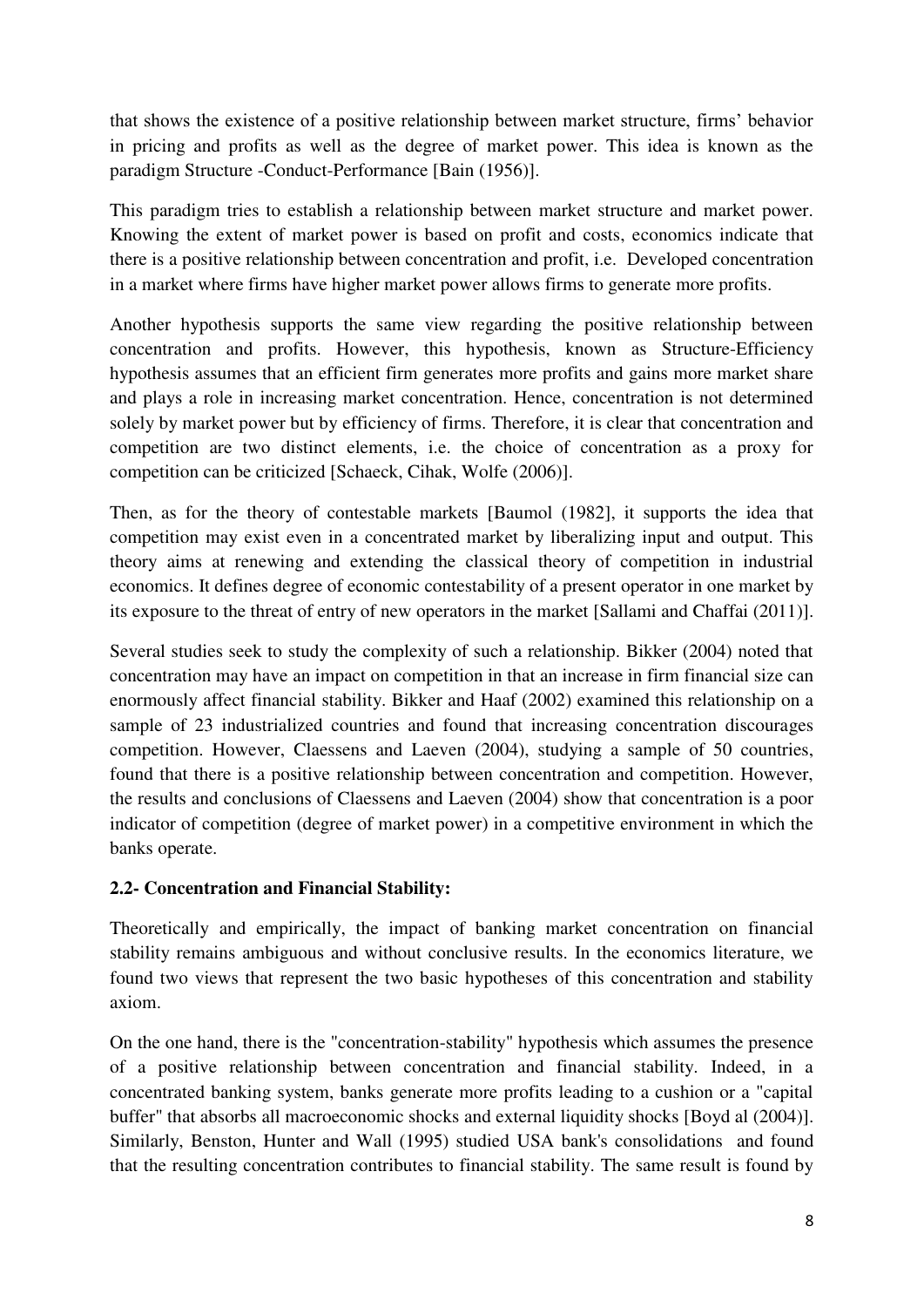Craig and Santos (1997) for American banks, examining profitability and risk before consolidation. Thus, Boyd and Prescott (1986) showed that a concentrated banking system consisting of a small number of large banks mitigates risk through effective portfolio diversification.

Secondly, with respect to the second hypothesis, we find that there is a negative relationship between concentration and stability known by the "concentration-fragility" hypothesis [Uhde and Heimeshoff (2009); Mishkin (1999)] found that in a banking system with a limited number of banks not to go bankrupt represents a public or a national interest. This is known as the "too big to fail" principle according to which although the bank is large, it has a warranty to absorb all external shocks and not to go bankrupt.

According to this view every large bank may undertake riskier investments that may subsequently affect financial stability. The Subprime crisis in 2007 is an example when several banks despite their giant size went bankrupt like the Lehmann Brother bank. Moreover, Boyd and De Nicolo (2006) showed that an increase in the interest rate for loans may encourage risk-taking behavior among investors, which leads to increased probability of bank failure and significantly affects financial stability.

Another mechanism of financial instability provocation is presented by Cetorelli and others (2007) where they showed that the effect of diversification of risk may affect managerial efficiency by increasing the likelihood of operational risk and subsequently provoking financial instability (systemic risk).

From an empirical point of view, several studies have been conducted to examine the relationship between concentration and financial stability. During a 7-year period from 1993 to 2000, De Nicolo et al (2004) showed that for an increasingly concentrated banking system, level of systemic risk increases. Over the period 1999 to 2004 and on a sample of 10 European countries including Switzerland, Schaeck and Cihak (2007) and Schaeck, Cihak and Wolfe (2006) showed that in a more competitive environment banks generate more capital buffering. Uhde and Heimeshoff (2009) studied a sample of 2,600 banks in 25 European countries over the period 1997 to 2005 found that a concentrated domestic banking market has a negative effect on financial stability.

## **2.3- Competition and Financial Stability:**

In addition to the hypotheses on the concentration -stability relationship, the study of the relationship between competition and financial stability bear on two basic points of view. On the one hand, there is the "competition- stability" hypothesis that highlights a positive relationship between competition and financial stability, and on the other hand there is the "competition - fragility" hypothesis which highlights a negative relationship between competition and stability.

The "competition - fragility" hypothesis supports the idea that an excess of banking competition leads to financial instability for several reasons. If the bank margin is low, banks are forced to invest in risky projects in order to increase their profits resulting in increased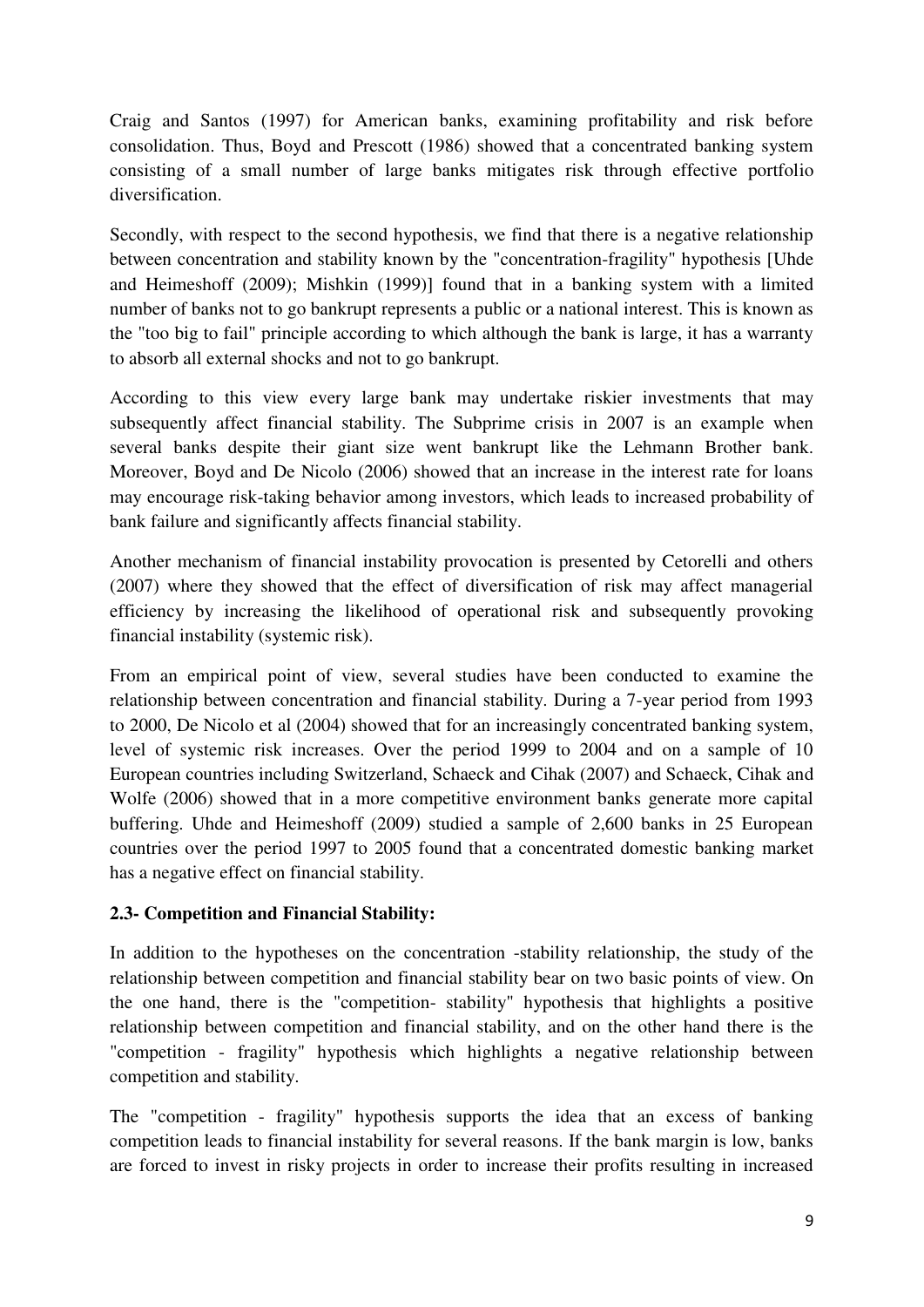bank fragility [Maudos and De Guevara (2010)]. Another reason is presented by the franchise value of a bank. If competition increases, profit of each bank decreases, which leads to a degradation in the bank's market value. To recover these losses each bank will be forced to undertake riskier activities and collect less capital increasing thus financial instability.

Kelly (1990) supported the idea that competition between larger banks after the late 80s financial deregulation encouraged banks to take more risks which reduced the charter value of a bank (charter value hypothesis). Smith (1984) highlighted a theoretical model of how increased competition for deposit banks may result in an increase in banking system vulnerability. Beck et al (2006) supported the competition -fragility hypothesis and they showed that countries with a less competitive banking system are the least affected by banking crises than countries with high banking competition. Similarly, Besanko and Thakor (1993) showed that banks seek riskier portfolios when competition increases. Matutes and Vives (2000) found that intense competition provides for a maximum increase of bank risks. Hellman, Murdoch and Stiglitz (2000) proposed that an acceleration of competition forces financial institutions to engage in risky investments.

Vives (2010) tried to investigate this hypothesis through looking into mechanisms of financial instability provocation in a context of competition in a banking market. He found that competition affects financial stability through two mechanisms: the first is through the increasing problem of coordination among depositors and investors liabilities-wise and through liquidity and bank panics which can be systemic. The secondly is through increased incentives for risk-taking and likelihood of bankruptcy.

As for the first mechanism, Vives (2010) found that competition is not responsible for the fragility and vulnerability in any market structure [Matutes and Vives (1996)]. In general, liquidity shocks take place after a massive withdrawal of deposits by individual depositors, while the modern liquidity shocks are the result of non-renewal of short-term credits in the interbank market. Similarly, the second mechanism assumes that banks will have excessive incentives to take risks in the presence of a limited liability where there is a lack of funds and capital and in the presence of moral hazard. From the perspective of limited liability, the bank takes on more risky assets that contribute to this lack of capital. Then, in such a high risk context the bank can't increase neither its market share nor profits. Therefore, intense competition may worsen the problem of excessive risk taking.

An alternative hypothesis highlights a positive relationship between competition and financial stability. This latter is known as the "competition-stability" hypothesis. Since in a less concentrated market (with higher numbers) enjoying a higher market power degree, the bank will be able to set higher interest rates leading borrowers to undertake risky projects because of high financing costs. While these banks benefit from their dominant position that could be a form of guarantee or insurance against bankruptcy, this increased interest rates intensify risk-taking behavior but increase profits and the generated returns from these loans [Boyd and De Nicolo (2005)].

Moreover, several studies attempted to test this relationship. Schaeck and others (2009) showed that stability is high in most competitive banking systems. Thus, Uhde and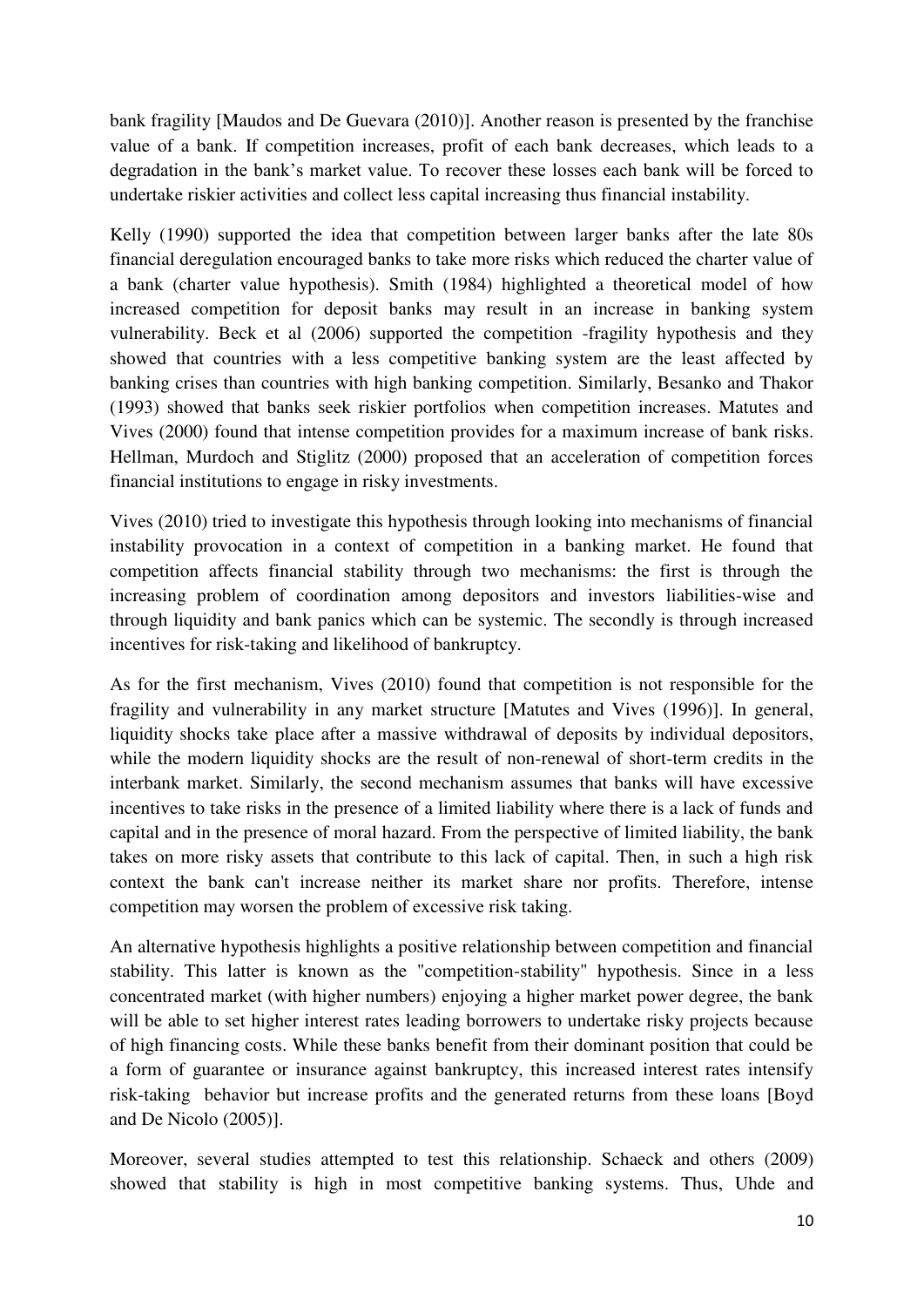Heimeshoff (2009) argued for the "competition - stability" hypothesis by showing the existence of a negative impact of market concentration on financial stability. Caminal and Matutes (2002) showed that banks in the case of monopolies tend to offer risky loans which may increase the probability of bank failure.

From an empirical point of view, the results are more ambiguous than theory predicts. The studies of Keeley (1990), Capie (1995), Bordo, Redish and Rockoff (1996), Hoggarth, Milne and Wood (1998) supported the "competition - fragility" hypothesis, while the work of Staikouras and Wood (2000) supported the alternative hypothesis.

As for Bordo, Redish and Rockoff (1996), they compared Canadian and American banks and found that Canadian banks are more stable because of their oligopolistic structures. Hoggarth, Milne and Wood (1998) found that British banks are less stable and more competitive. Moreover, Staikouras and Wood (2000) compared Spanish and Greek banks and found that Spanish banks are more competitive and more stable than Greek banks.

| <b>Hypotheses</b>                             | <b>Authors</b>                         | <b>Results</b>                                                                                                                                                                                                              |
|-----------------------------------------------|----------------------------------------|-----------------------------------------------------------------------------------------------------------------------------------------------------------------------------------------------------------------------------|
| Concentration-<br>competition<br>relationship | Haff<br><b>Bikker</b><br>and<br>(2002) | According to a study of 23 industrialized<br>countries, the authors find that concentration<br>discourages competition.                                                                                                     |
|                                               | Claessens<br>and<br>Laeven $(2004)$    | The two authors show that concentration is a poor<br>indicator of competition.                                                                                                                                              |
| Concentration-<br>stability<br>hypothesis     | Benston, Hunter and<br>Wall (1995)     | A study of the banking system of the United<br>States shows that concentration contributes to<br>financial stability.                                                                                                       |
|                                               | Craig<br>and Santos<br>(1997)          | By analyzing profitability and risk of US banks,<br>the authors show that concentration contributes to<br>financial stability.                                                                                              |
|                                               | Schaeck and Cihak<br>(2007)            | A study of 10 European countries over the period<br>1999 to 2004 shows that in a competitive<br>environment, the most dominant banks generate<br>more "capital buffer" profits which contributes to<br>financial stability. |
| Concentration-<br>fragility<br>hypothesis     | Caminal<br>and<br>Matutes (2002)       | The authors show that banks under a monopole<br>context tend to offer risky credits that may<br>increase banking failure probability.                                                                                       |
|                                               | De Nicolo et<br>al<br>(2004)           | A study conducted between 1993 and 2000 shows<br>that in a concentrated banking system, systemic                                                                                                                            |

**Tab.2. Studies on Concentration, Competition and Financial Stability**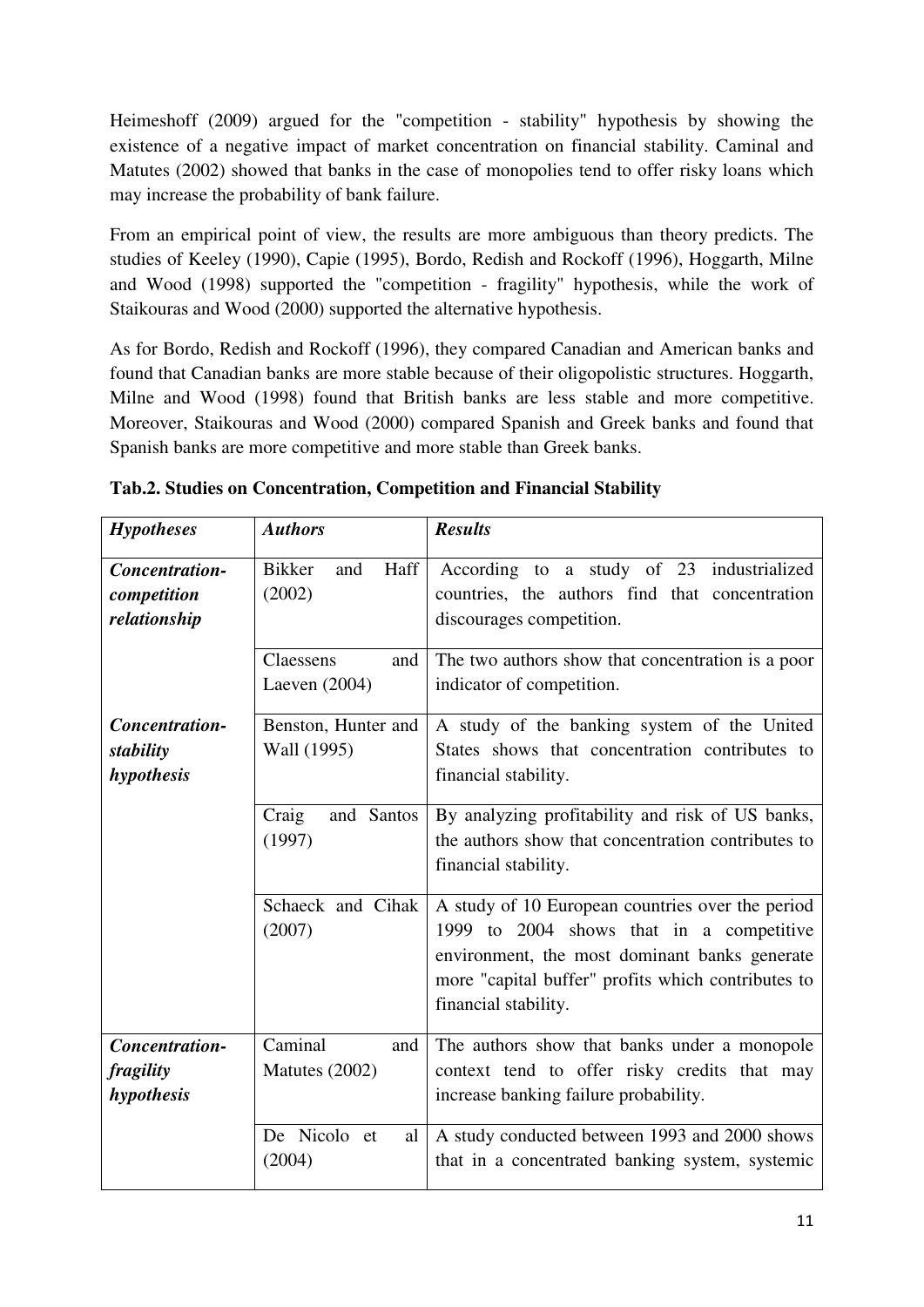|                                           |                                         | risk increases.                                                                                                                                                                                                                                                          |
|-------------------------------------------|-----------------------------------------|--------------------------------------------------------------------------------------------------------------------------------------------------------------------------------------------------------------------------------------------------------------------------|
|                                           | Uhde<br>and<br>Heimeshoff (2009)        | A study of 25 European countries over the period<br>1997 to 2005 shows that a concentrated banking<br>market has a negative effect on financial stability.                                                                                                               |
| Concentration-<br>stability<br>hypothesis | <b>Staikouras</b><br>and<br>Wood (2000) | They compared Spanish and Greek banks and<br>they found that<br>Spanish banks<br>are<br>more<br>competitive and more stable than Greek banks.                                                                                                                            |
|                                           | Schaeck et al (2009)                    | The authors show that there is financial stability in<br>most competitive banking systems.                                                                                                                                                                               |
|                                           | Smith (1984)                            | The author shows that increased competition<br>between deposit banks contributes to banking<br>vulnerability.                                                                                                                                                            |
| Competition-<br>fragility<br>hypothesis   | Murdoch<br>and<br>Stieglitz (2000)      | The author proposes that accelerated competition<br>forces financial institutions to engage in risky<br>investments.                                                                                                                                                     |
|                                           | Beck et al (2006)                       | The study indicates that countries with a less<br>competitive banking system are the least affected<br>by banking crises than countries<br>a<br>more<br>competitive system.                                                                                              |
|                                           | Vives $(2010)$                          | The author found that an intense banking<br>competition leads to a maximal increase of<br>banking risk through a coordination problem<br>between depositors and investors liability-wise or<br>through an increase in risk-taking incentives and<br>failure probability. |

*Source : the authors* 

## **Section 3: Specifications, Findings and Interpretations**

## **3.1. Methodology**

We use an econometric model inspired by a large empirical and theoretical literature like those of Soedarmono, Machrouh and Tarazi (2011.2013) and Sallami Chaffai (2011), Ariss (2010), Schaeck and Cihak (2007) and De Maudos Guevara (2007).

$$
\begin{aligned}\nSTAB_{i,t}=&\alpha_1 \, LERNER_{i,t} + \alpha_2 \, TCPIB_{i,t} + \alpha_3 \, INF_{i,t} + \alpha_4 \, LDR_{i,t} + \alpha_5 \, LLR_{i,t} + \alpha_6 TCP_{i,t} \\
&+ \alpha_7 SIZE_{i,t} + \epsilon_{i,t}\n\end{aligned}
$$

With i and t respectively denote banks and time.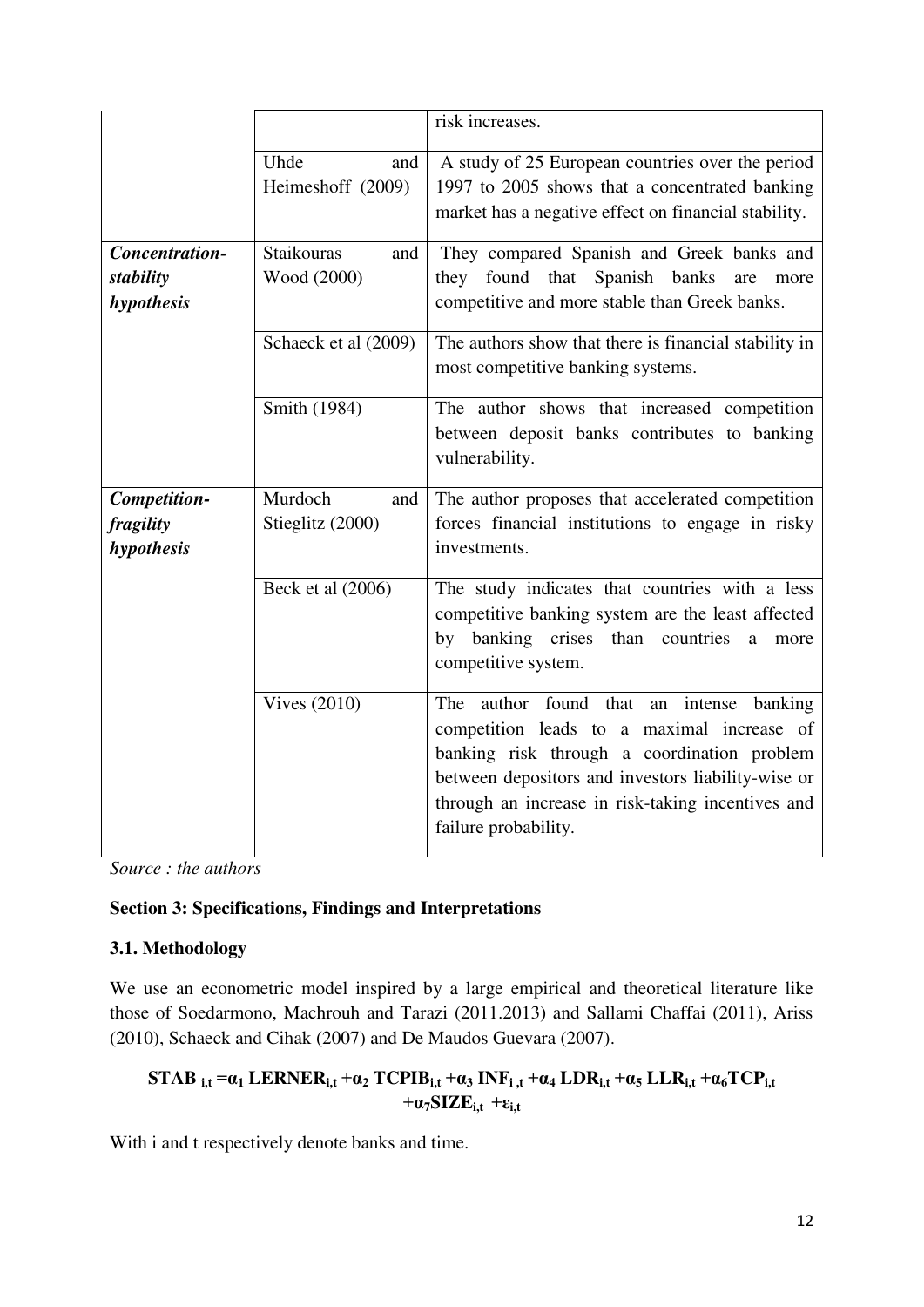The dependent variable **STAB** is region-based financial stability and measured by **Z-score**. At this level there are two main regressions; a main regression based on the  $\text{ROA}^1$  where there is **Z-score**<sub>ROA</sub> and a robustness regression based on  $ROE<sup>2</sup>$  where there is **Z-score**<sub>ROE</sub>. The independent variable LERNER is a measure of the degree of market power of the banks in the sample, while the other independent variables are control variables.

Moreover, we will apply three methods to study the relationship between market power and financial stability. The first method is ordinary least squares (OLS) based on a simple linear model that presents our basic model inspired by the work of Soedarmono and Tarazi (2011.2013). A second method to be applied is the fixed-effects generalized least squares (G LS), based on a fixed effects model where observed individuals (in this case banks) have well-defined and precise characteristics which do not vary in time and which are also independent and uncorrelated. The third method is random effects generalized least squares (GLS) where individual differences are random.

## **3.2-Sample and period:**

Our database is built from multiple sources, i.e. bank-specific data are obtained from the BankScope database 2009, while macroeconomic data are obtained from the World Bank and the International Monetary Fund databases. Our sample consists of 18 countries in the MENA region consisting of 157 commercial banks distributed as follows: Algeria (10), Bahrain (9), Egypt (23), Iran (8), Iraq (1), Israel (6), Jordan (10 ), Kuwait (5), Lebanon (18) Libya (4), Morocco (9), Oman (5), Qatar (6), Saudi Arabia (9), Syria (1), Tunisia (14), the United Arab Emirates (15) and Yemen (4). Furthermore, the chosen period covers 9 years, from 2000 to 2008. The studied banks are only commercial banks as such banks are free in choosing and executing their operations. These banks face also the same restrictions and reforms affecting all the countries in the MENA region.

# **3.3: Results and their interpretations:**

# **3.3.1. The Lerner index:**

<u>.</u>

Several measures of market power like the collinearity variation model of Bresnahan and Lau (1982), the H-statistic of Panzar and Ross (1977-1987) and the Lerner index are used in the literature. Indeed, in our study we will choose the Lerner index as a measure of degree of market power. Several studies like those of De Guevara, Maudos, Pérez (2002), Maudos, De Guevara (2007); Berger, Klapper and Ariss (2009), Ariss (2010), Soedarmono, Machrouh and Tarazi (2011, 2013) have used this index. The choice of such an index relates to the simplicity of its empirical application where the formula is as follows:

*<sup>1</sup> 'Return On Assets - ROA' : An indicator of how profitable a company is relative to its total assets* 

*<sup>2</sup> 'Return on equity - ROE ': shows how well a company uses investment funds to generate earnings growth.*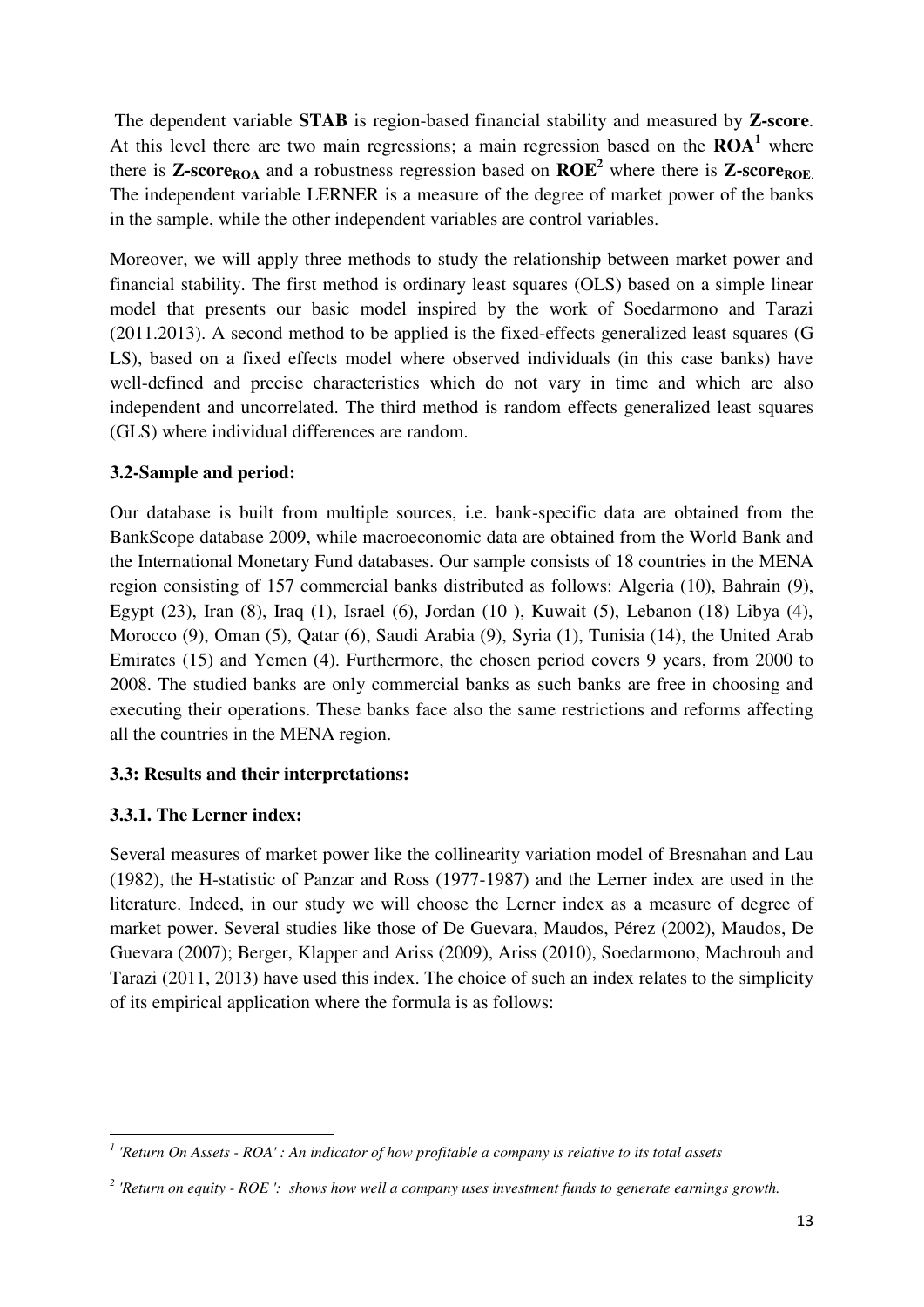$$
\ln TC_i = \alpha_0 + \alpha_1 \ln TA_i + \frac{1}{2} \alpha_2 (\ln TA_i)^2 + \sum_{j=1}^3 \beta_j \ln w_{ji} +
$$
  
+  $\frac{1}{2} \sum_{j=1}^3 \sum_{k=1}^3 \beta_{jk} \ln w_{ji} \ln w_{ki} + \frac{1}{2} \sum_{j=1}^3 \gamma_j \ln TA_i \ln w_{ji} + \mu_1 Trend + \mu_2 \frac{1}{2} Trend^2 +$   
+  $\mu_3 Trend \ln TA_i + \sum_{j=1}^3 \lambda_j Trend \ln w_{ji} + \ln u_i$ 

With **P** the mean price or the output price of the bank as measured by the net expense / total assets ratio, **Cm** represents marginal cost calculated from estimating a translogarithmic cost function [Maudos and De Guevara (2005) Sallami and Chaffai (2011)].

However, we find that Total Cost (TC) depends on the prices of the three inputs (labor, physical capital and deposits) and is approximated by total expenses; in addition to total assets (TA), which represent the volume of production of the bank (the amount of outputs), as it depends on the technical changes represented by the variable (Trend). In fact, total assets are presented by the quantity provided by each bank **qit**. Labor price (**w1it**) is measured by the staff / total assets ratio. Capital price ( $w_{2it}$ ) is the fixed assets / total assets ratio. Funds price (**w3it**) is the interest costs / total deposits ratio.

Marginal cost calculated from the equation above is as follows:

$$
MC_i = \frac{TC}{TA} \left( \alpha_1 + \alpha_2 \ln TA_i + \frac{1}{2} \sum_{j=1}^3 \gamma_j \ln w_{ji} + \mu_3 Trend \right)
$$

To facilitate our estimates we used the ordinary least squares method where we estimated the translogarithmic function of total cost to have  $\alpha$ 1 and the  $\gamma_j$  for each factor prices. Therefore, marginal cost will change to:

$$
MC_i = \frac{TC}{TA} \left[ \alpha_1 \text{ Ln TA} + \sum_i^3 \gamma_i \text{ Ln} (W_i) \right]
$$

Table 4 shows the results of the OLS regression of the variables components of the Lerner index:

|  | <b>Tab.4 The results of the OLS regression of the Leriter muex:</b> |
|--|---------------------------------------------------------------------|
|  |                                                                     |

**Tab.4 The results of the OLS regression of the Lerner index:** 

| <b>Variables</b>     | <b>Lerner Index</b>    |          |
|----------------------|------------------------|----------|
| <b>Total assets</b>  | $0.983***$             | (141.51) |
| <b>Labor price</b>   | $\overline{0.176}$ *** | (10.22)  |
| <b>Capital price</b> | $0.0875***$            | (6.85)   |
| <b>Funds price</b>   | $0.372***$             | (25.09)  |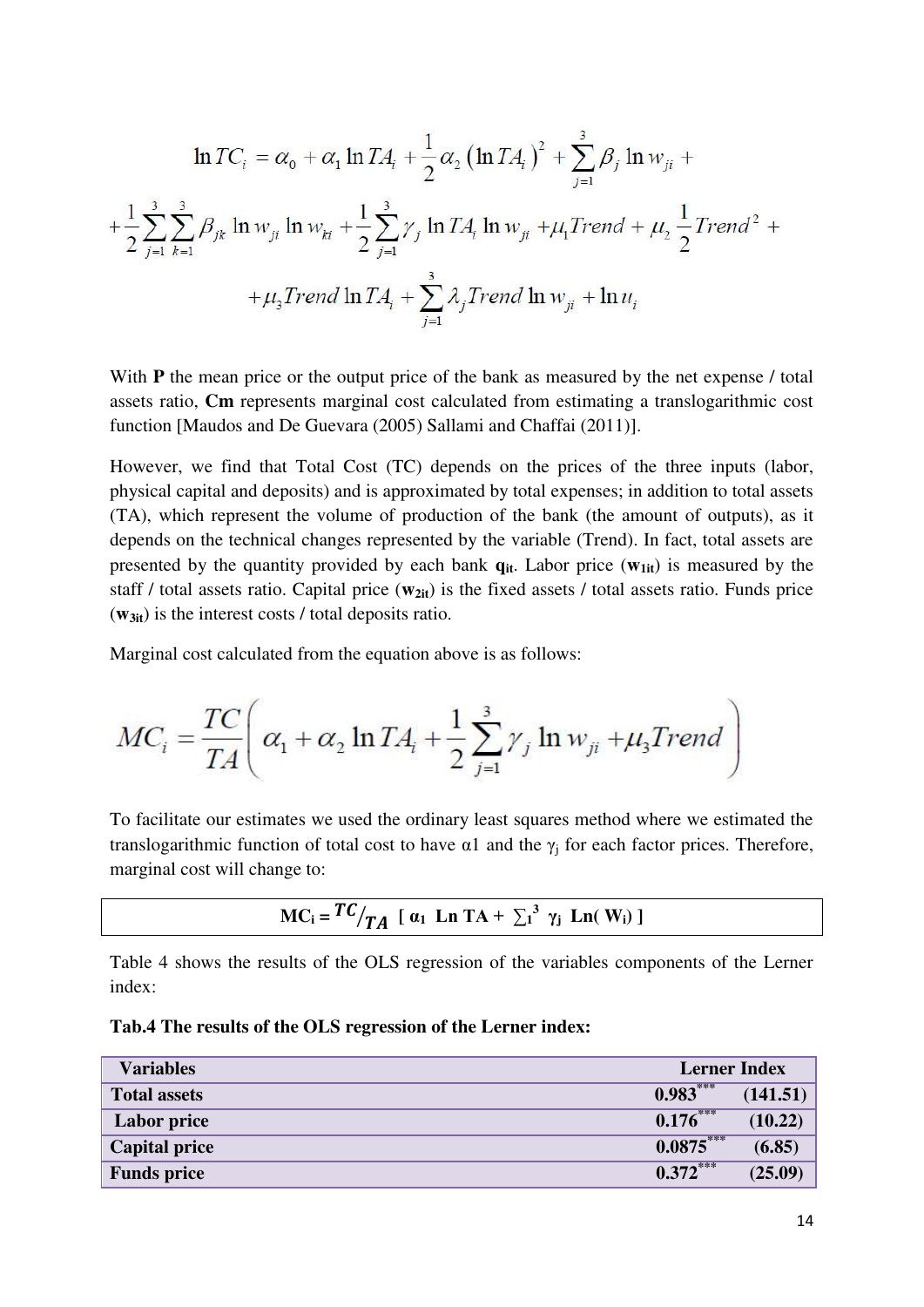| $\mathbf{R}^2$ | 0.0501 |
|----------------|--------|
| Nb. Obs.       | 898    |

**Note**: *For the results we have the estimated coefficients of the variables components of the index and what is in parentheses is the t-statistic. Moreover the coefficients with (\*\*\*) are significant at 1%.*

#### **3.3.2-Measuring Financial Stability:**

Based on the work of Soedarmono, Machrouh and Tarazi (2011, 2013), Ariss (2010), Agoraki, Delis and Pasiouras (2011) and others, we opted for an appropriate measure of financial instability. For this purpose the variable Z-score is chosen as the index that measures degree of stability of banks. In this single indicator, we have three elements namely bank capitalization, bank income volatility and insolvency risk.

Bank capitalization is measured by the equity to total assets (EQTA) ratio. To measure bank income volatility which reflects risk-taking strategies, standard deviations of ROA and ROE noted respectively SDROA<sup>3</sup> and SDROE<sup>4</sup> are used.

In fact, this measure of bank income volatility represents a valuation of risk-taking degree in banks. Moreover, to assess insolvency risk we opted for two Z-score measures, one is based on ROA and the other is based on ROE and respectively denoted Z-score<sub>ROA</sub> and Z-score<sub>ROE</sub> as in the following formulas:

# $Z_{ROA} = (ROAA<sup>5</sup> + EQTA) / SDROA$

With ROA is the return on average assets, ROE is the return on average equity.

# $Z_{ROE} = (ROAE^6 + I) / SDROE$

## **3.3.3. Regression results of Lerner index-Z scores:**

All the results of the Lerner index for all banks in the sample show that most banks have a low Lerner index indicating automatically a small degree of market power. Therefore, the banks operate in a competitive banking market with a low degree of market power. As for financial stability of the banks in the MENA region, we find low Z- score values for ROA and ROE. This suggests that banks in the MENA region are poorly stable and face banking risks. However, when the Z-score index decreases the risk for banks is higher and then financial and banking stability deteriorates. As a first conclusion, banks in our sample operate in a market with high competition and suffer from financial instability

The results of the main regression and the robustness regression are presented in tables 5, 6 and 7. These tables present respectively the three OLS estimation methods MCO, randomeffects MCG and fixed-effects MCG. Interpretations of the main regression are drawn from

-

*<sup>3</sup> standard deviation of ROA* 

*<sup>4</sup> standard deviation of ROE* 

*<sup>5</sup> return on average assets* 

*<sup>6</sup> return on average equity*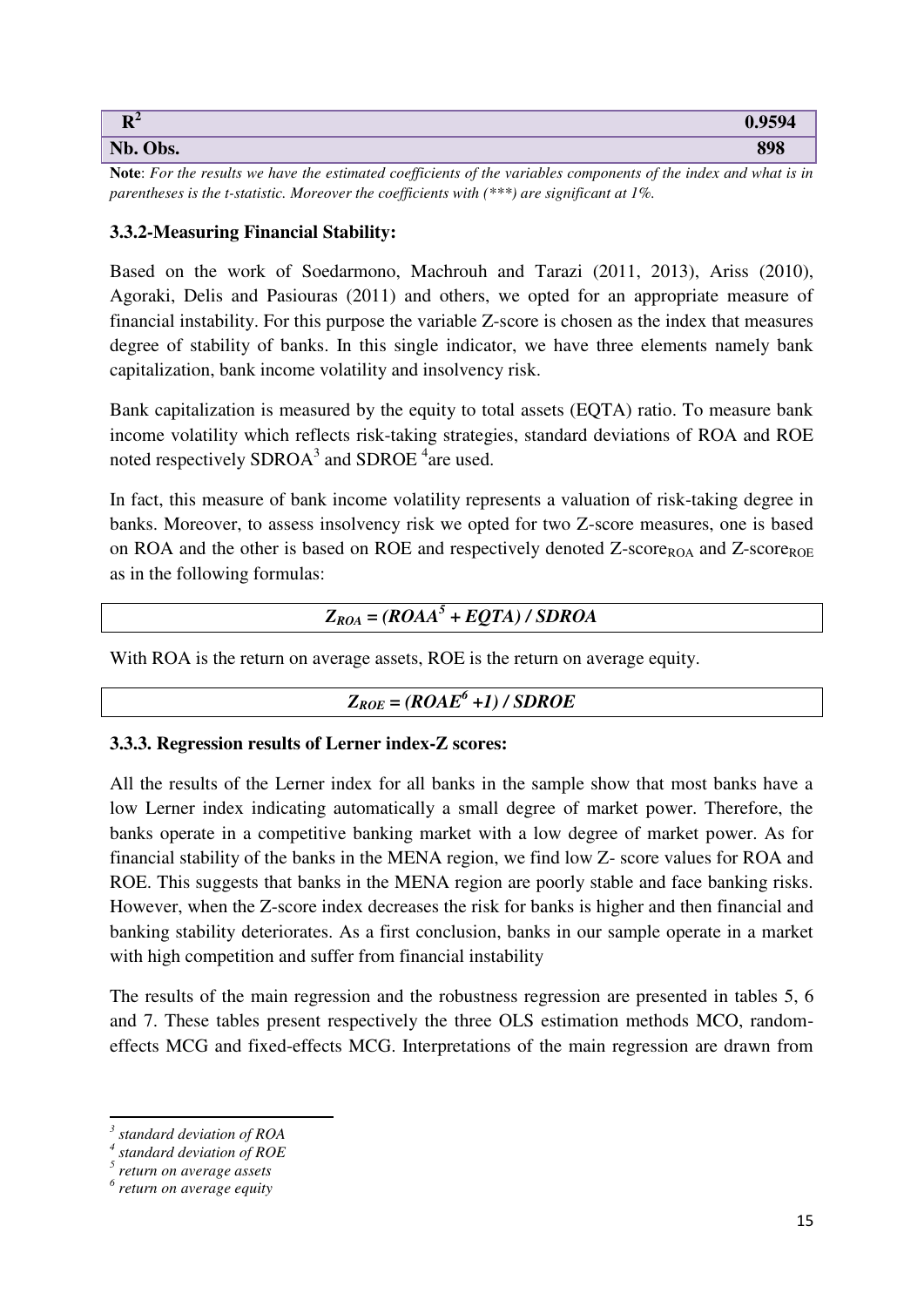analyzing table 5 while the interpretations of the robustness regression results are drawn from table 6.

The results show a negative and a non-significant relationship between degree of market power and degree of financial stability. This implies that the low degree of market power is not the result of a low degree of financial stability. In other words, high competition in the banking market is not responsible for the poor performance of the banks in the studied countries.

Our results are inconsistent with those of Ariss (2010) who found a positive and a significant relationship between market power and financial stability, suggesting that a high degree of market power results in a high degree of financial stability by reducing potential risks. The results of Ariss (2010) are also inconsistent with Soedarmono and others (2011), De Nicolo and others (2004) and Uhde and Heimeshoff (2009) supporting the concentration-fragility hypothesis where a high degree of market power leads to a high degree of financial instability.

Moreover, in the three tables we note that among the control variables the LDR ratio is significantly positive for all regressions implying that banks in the region with high bank liquidity helps stabilize banks. As for the macroeconomic variable of the GDP growth rate, it is significantly positive implying that robust growth helps maintain financial stability. Furthermore, inflation has a negative sign and its significance indicates it negatively affects financial stability. The last significant variable in the regressions is the variable "Size", indicating that size positively affects financial stability through increased risk-taking behavior by banks.

| <b>Variables</b> | $\mathbf{Z}_{\text{ROA}}$ |         | $Z_{ROE}$  |           |
|------------------|---------------------------|---------|------------|-----------|
|                  |                           |         |            |           |
|                  |                           |         |            |           |
| <b>Lerner</b>    | $-0.00026$                | (0.46)  | $-0.00015$ | $(-0.9)$  |
| <b>LDR</b>       | $2.99***$                 | (18.05) | 0.024      | (0.53)    |
| <b>LLR</b>       | $0.033*$                  | (1.88)  | $-0.006$   | $(-1.29)$ |
| <b>TCPIB</b>     | $0.175***$                | (4.54)  | 0.015      | (1.38)    |
| <b>INF</b>       | 0.016                     | (0.52)  | $0.025***$ | (2.89)    |
| <b>TCP</b>       | $0.776***$                | (3.67)  | $-0.04$    | $(-0.73)$ |
| <b>Size</b>      | $4.04*$                   | (7.05)  | $0.909***$ | (5.56)    |
| $R^2$            | 0.413                     | 0.413   | 0.101      | 0.101     |
| Nb. Ob.          | 652                       | 652     | 652        | 652       |

|  |  |  |  | Tab.5. The Relationship Market Power-Financial Stability by the OLS Method: |
|--|--|--|--|-----------------------------------------------------------------------------|
|  |  |  |  |                                                                             |

**Note**: *ZROA and ZROE denote respectively the Z-score which measures financial stability based on "return on assets" and "return on equity". Lerner is the Lerner index which measures degree of competition in the market, TCPIB is the GDP growth rate, INF is inflation rate, LDR is total loans to total deposits ratio. LLR is the loan loss reserve to total loan. TCP is the growth rate measured as a % of loans, Size is the logarithmic mean of total assets. This table shows the results of the estimates by the Ordinary Least Squares method (OLS) of the two models (in the sense of*  $Z_{ROA}$  *and in the sense of*  $Z_{ROE}$ *), where the first column shows the coefficients of the variables and the between brackets present the t- Student of the variables. (\*\*\*) (\*\*) and (\*) indicate statistical significance respectively at the 1%, 5% and 10% levels.*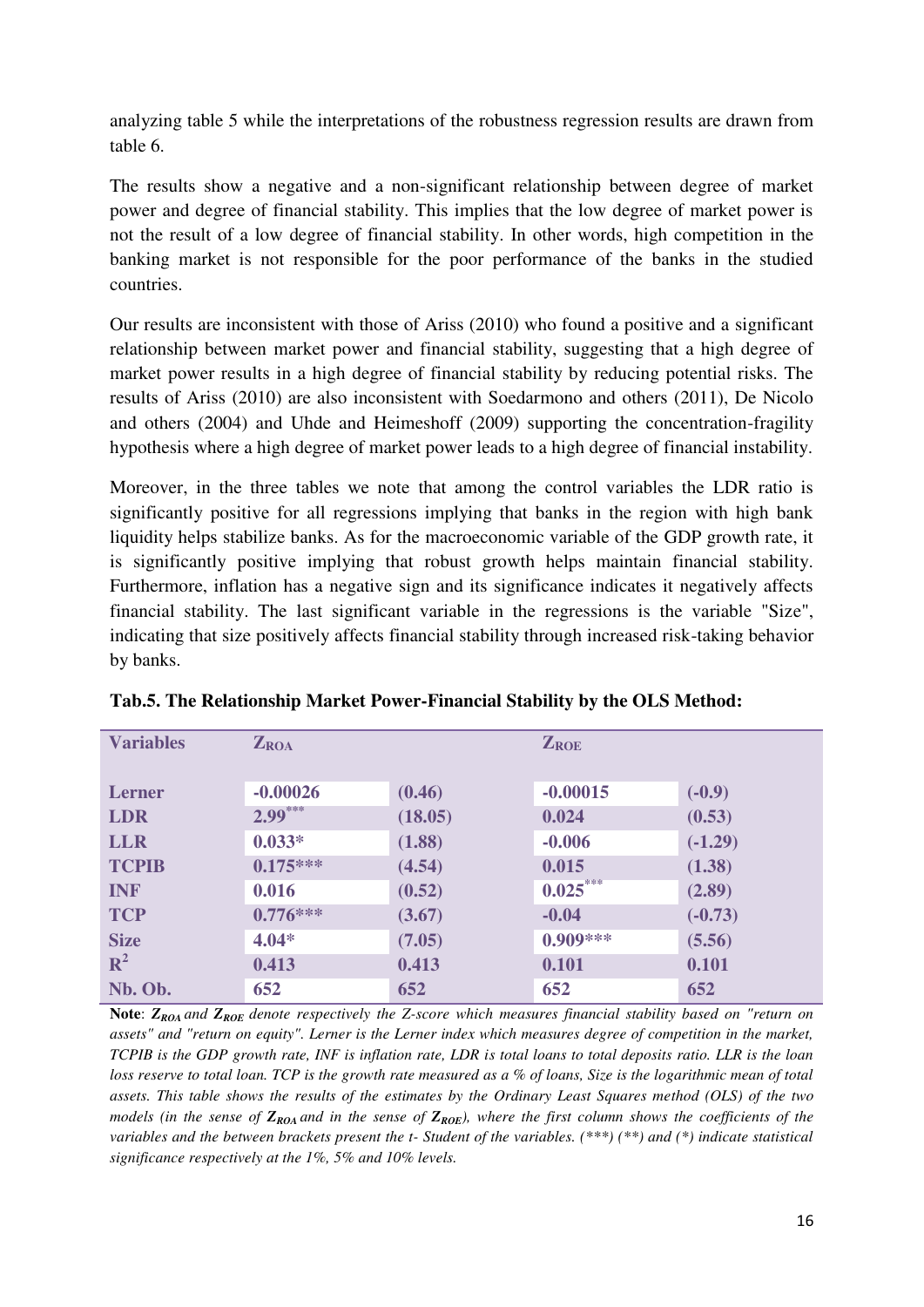| <b>Variables</b> | $Z_{ROA}$  |           | $Z_{ROE}$  |           |
|------------------|------------|-----------|------------|-----------|
| <b>Lerner</b>    | $-0.0003$  | $(-0.69)$ | $-0.00022$ | $(-1.08)$ |
| <b>LDR</b>       | $0.805***$ | (5.83)    | 0.06       | (0.94)    |
| <b>LLR</b>       | $-0.07***$ | $(-3.24)$ | $0.02**$   | (1.98)    |
| <b>TCPIB</b>     | 0.038      | (1.44)    | $0.029**$  | (2.41)    |
| <b>INF</b>       | $-0.06**$  | $(-2.36)$ | 0.018      | (1.42)    |
| <b>TCP</b>       | $0.76***$  | (4.56)    | $-0.017$   | $(-0.22)$ |
| <b>Size</b>      | $1.49*$    | (1.8)     | $1.073**$  | (2.79)    |
| $\mathbb{R}^2$   | 0.136      | 0.136     | 0.057      | 0.057     |
| Nb. Ob.          | 652        | 652       | 652        | 652       |

**Tab.6. The Relationship Market Power-Financial Stability by the Fixed Effects MCG Method:** 

**Note**: *ZROA and ZROE denote respectively the Z-score which measures financial stability of banks based on "return on assets" and "return on equity". Lerner is the Lerner index which measures degree of competition in the market, TCPIB is the GDP growth rate. INF is inflation rate, is total loans to total deposits ratio. LLR is the loan loss reserve to total loan. TCP is the growth rate measured as a % of loans, Size is the logarithmic mean of total assets, T.Hausman is the probability of the Hausman test. This table shows the results of the estimates by the fixed effects Generalized Least Squares (GLS) method of the two models (in the sense of*  $Z_{ROA}$  *and in the sense of ZROE), where the first column shows the coefficients of the variables and what is in brackets shows the t-Student of the variables., (\*) (\*\*) and (\*\*\*) indicate respectively significance at the 1%, 5% and 10% levels.* 

| Tab.7. The Relationship Market Power-Financial Stability by the Random Effects MCG |  |
|------------------------------------------------------------------------------------|--|
| method:                                                                            |  |

| <b>Variables</b> | $Z_{ROA}$  |            | $Z_{ROE}$  |           |
|------------------|------------|------------|------------|-----------|
| Lerner           | $-0.00028$ | $(-0.064)$ | $-0.00015$ | $(-0.96)$ |
| <b>LDR</b>       | $1.20***$  | (8.69)     | 0.033      | (0.66)    |
| <b>LLR</b>       | $-0.03$    | $(-1.64)$  | $-0.0033$  | $(-0.56)$ |
| <b>TCPIB</b>     | $0.06**$   | (2.25)     | $0.019*$   | (1.76)    |
| <b>INF</b>       | $-0.059*$  | $(-1.85)$  | $0.022**$  | (2.43)    |
| <b>TCP</b>       | $0.79**$   | (4.81)     | $-0.037$   | $(-0.62)$ |
| <b>Size</b>      | $2.46***$  | (3.73)     | $0.879***$ | (4.8)     |
| $R^2$            | 0.41       | 0.41       | 0.19       | 0.19      |
| Nb. Ob.          | 652        | 652        | 652        | 652       |
| T. Hausman       | -          | ۰          | 0.1317     | 0.1317    |

**Note**: *ZROA and ZROE denote respectively the Z-score which measures financial stability of banks based on "return on assets" and "return on equity". Lerner is the Lerner index which measures degree of competition in the market, TCPIB is the GDP growth rate. INF is inflation rate, is total loans to total deposits ratio. LLR is the loan loss reserve to total loan. TCP is the growth rate measured as a % of loans, Size is the logarithmic mean of total assets, T.Hausman is the probability of the Hausman test. This table shows the results of the estimates by the random effects Generalized Least Squares (GLS) method of the two models (in the sense of*  $Z_{ROA}$  *and in the sense of ZROE), where the first column presents the coefficients of the variables and what is in brackets shows the t-Student of the variables. (\*) (\*\*) and (\*\*\*) denote respectively significance at the 1%, 5% and 10% levels.*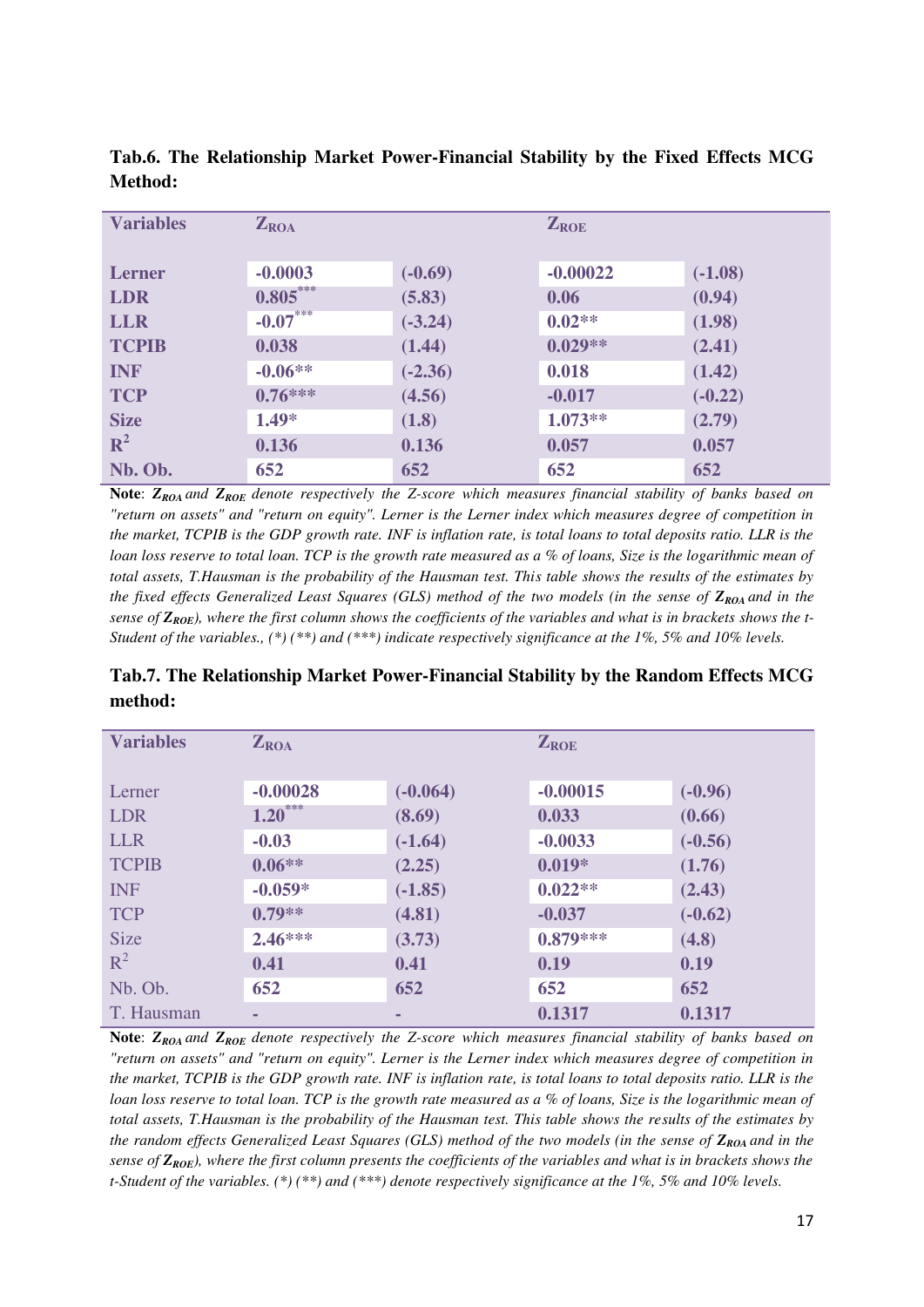## **Conclusion:**

Through the literature review, we concluded that the relationship between market power and financial stability remains ambiguous. From a theoretical point of view, this relationship bears on two basic hypotheses, the "competition-stability" hypothesis and the "competitionfragility" hypothesis.

Our purpose is to study the validity of these hypotheses on a sample of 157 commercial banks in the MENA region distributed as follows: Algeria (10) Bahrain (9) Egypt (23) Iran (8) Iraq (1), Israel (6), Jordan (10), Kuwait (5), Lebanon (18) Libya (4), Morocco (9), Oman (5), Qatar (6), Saudi Arabia (9), Syria (1) , Tunisia (14), the United Arab Emirates (15) and Yemen (4) over a period of 9 years between 2000 and 2008.

In order to examine the impact of market power on financial stability we used two models, a main regression within the sense of ROA and a robustness regression in the sense of ROE. We used the Z-score index as a measure of financial stability where a high value of the latter indicates a better banking performance. We also used the Lerner index as a measure of degree of market power where a high value of the Lerner index implies a monopoly power and a low value of the Lerner index implies a low market competition.

In fact, the results of measuring these two variables indicate that the banking market in the MENA region is a competitive market because of the low degree of market power. Moreover, banks in this region suffer from financial instability as indicated by the low value of the Zscore index.

Tables 5, 6 and 7 respectively include the results of the OLS estimation, the random-effects MCG and the fixed-effects MCG where the Lerner variable is negatively non-significant implying that in our sample, competition in the MENA banking market does not lead to financial instability. Therefore, our initial hypothesis has been validated according to which weak market power does not determine financial instability.

## **References**

*Agoraki, M. K., Delis, M. D and Pasiouras, F. (2011)* "Regulations, competition and bank risk taking in transition countries. Journal of Financial Stability", Vol (7) ,No (1), pp 38–48.

*Allen.F Gale.D (2000)* "Financial Contagion", The Journal of Political Economy, Vol (108),pp. 1-33.

*Allen, F and D. Gale (2004)* "Competition and Financial Stability", Journal of Money, Credit and Banking, Vol (26), No (3), pp 453-480.

*Al-Muharrami.S and Matthews.k (2009)* "Market Power versus Efficient-Structure in Arab GCC Banking » Cardiff Economics Working Papers; ISSN 1749-6101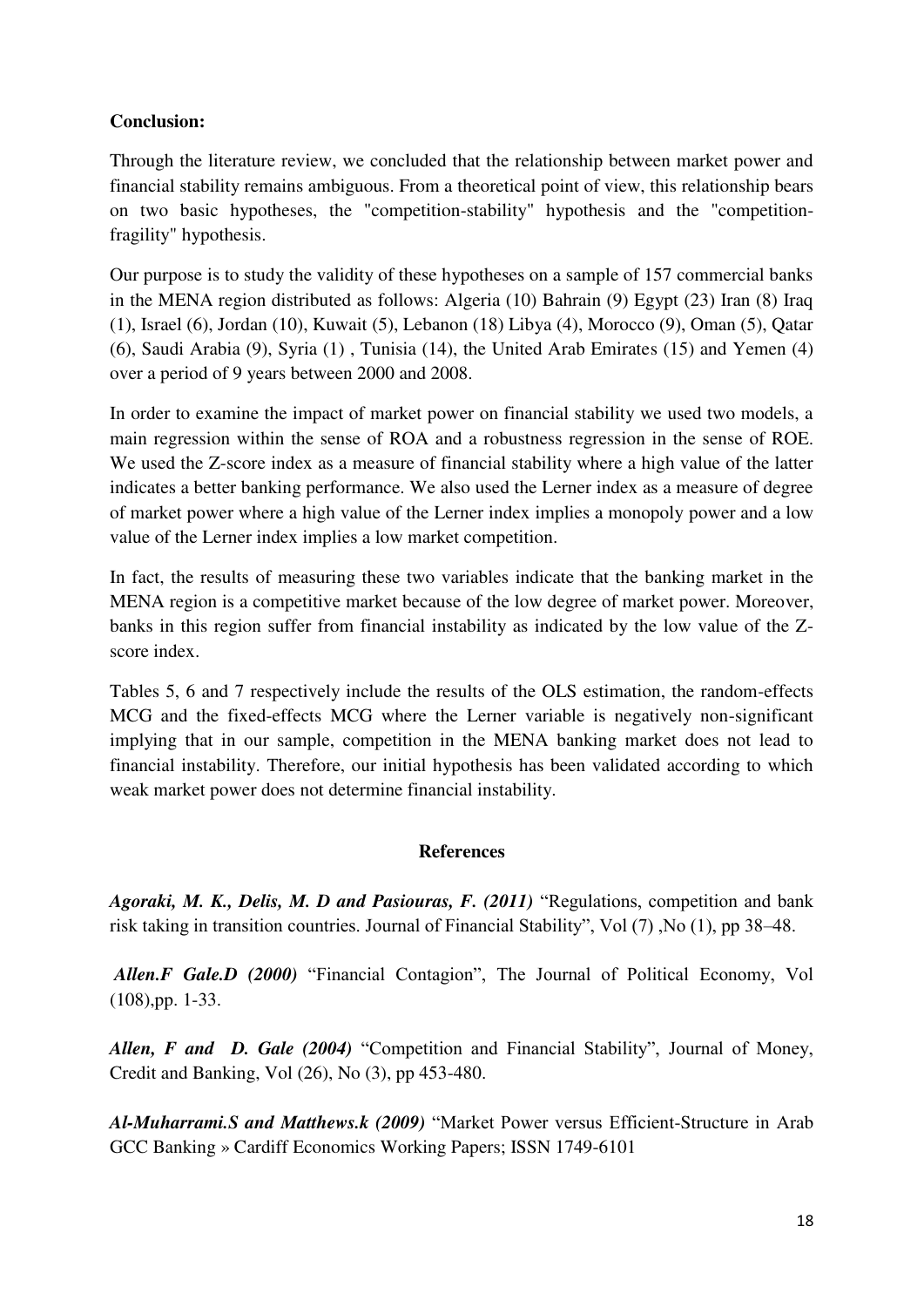*Ariss, R. T. (2010)* "On the implications of market power in banking: Evidence from developing countries". Journal of Banking and Finance, 34(4), 765–775.

*Beck, T., Dermirguc-Kunt, A. and Levine, R. (2006),*"Bank concentration, competition and crises: First results". Journal of Banking and Finance, Vol (30), pp 1581–1603.

*Beck, T. (2008)* "Bank competition and financial stability: Friends or foes? "World Bank Policy Research Working Paper, N°.4656.

*Berger, A. N., Klapper, L. F., and Ariss, R. T. (2009)* "Bank competition and financial stability". Journal of Financial Services Research, Vol (35), pp 99–118.

*Berger, A.N.and Hannan, T.H.,( 1998)* "The efficiency cost of market power in the banking industry: A test of the 'quiet life' and related hypotheses". Review of Economics and Statistics Vol (8), No (3), pp 454–465.

*Berg, S.A. and Kim, M. (1994)* "Oligopolistic Interdependence and the Structure of Production in Banking: An Empirical Evaluation", Journal of Money, Credit and Banking, Vol (26), pp 405-431.

*Berger, A.N. (1995)* "The Profit-Structure Relationship in banking- Tests of Market Power and Efficient-Structure Hypotheses", Journal of Money, Credit and Banking, Vol(27),No(2),pp.404-431.

*Bikker, J.A and Haaf, K., (2002)* "Competition, concentration and their relationship: An empirical analysis of the banking industry". Journal of Banking and Finance Vol(26), pp 2191–2214.

*Bikker,J.A ;Spierdijky .L and Finniez.P (2007)* " The Impact of Bank Size on Market Power"; [http://www.rug.nl/staff/l.spierdijk/panzar\\_rosse\\_part2.pdf](http://www.rug.nl/staff/l.spierdijk/panzar_rosse_part2.pdf) 

*Boyd, J. H.and De Nicolo, G. (2005)*" The theory of bank risk taking and competition revisited". Journal of Finance, Vol (60), pp 1329–1343.

*Boyd, J. H., De Nicolo, G., and Jalal, A. M. (2006)*" Bank risk-taking and competition revisited: New theory and new evidence." IMF Working Paper, Vol (06), No (297).

*Caminal. R, and Matutes .C (2002)* "Market power and banking failures" International Journal of Industrial Organization. Vol (20), pp 1341–1361

*Chiarella.C, and Di Guilmi.C.(2011)"*The financial instability hypothesis: A stochastic micro foundation framework" Journal of Economic Dynamics & Control Vol(35), pp1151–1171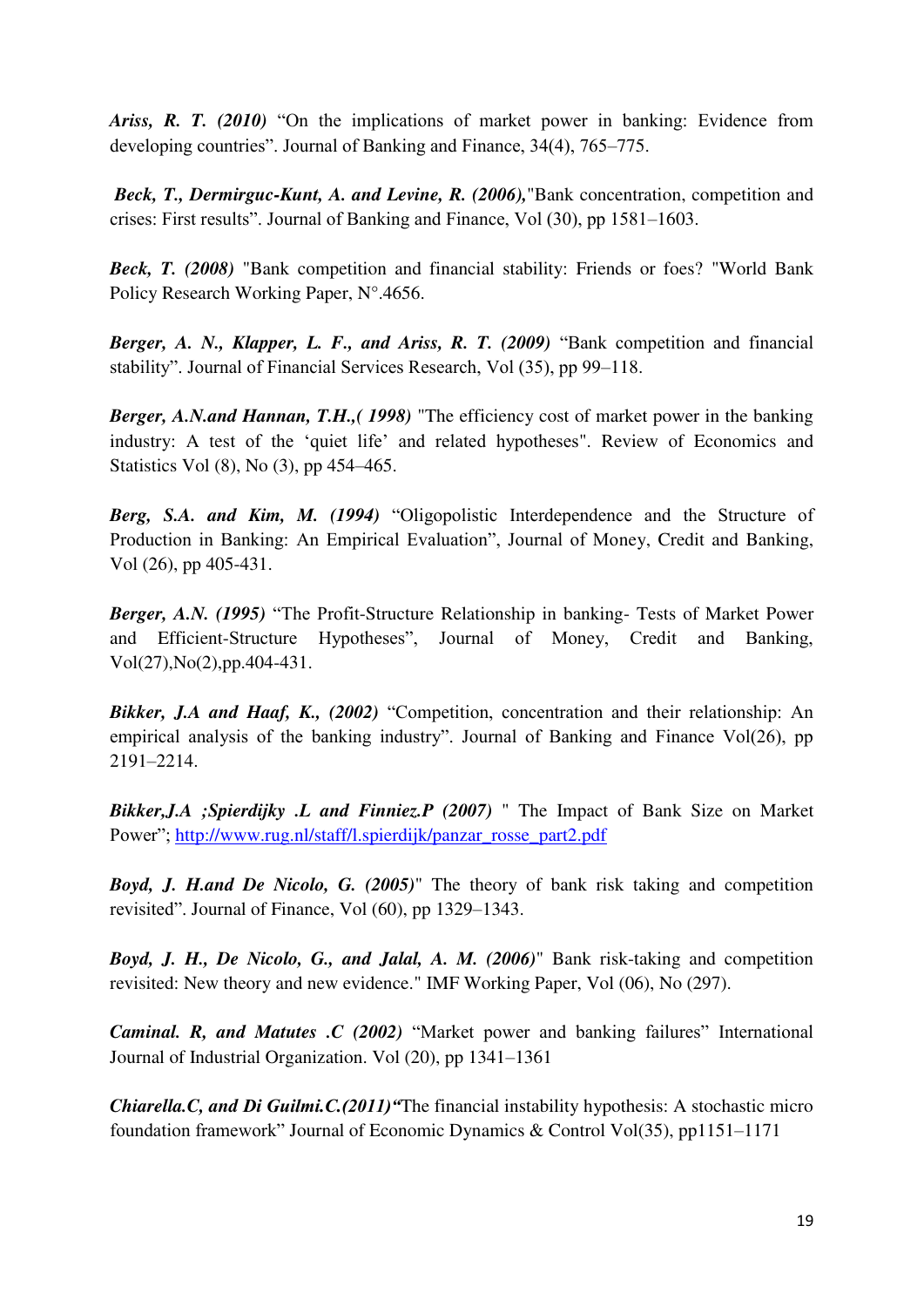*Claessens, S. and Laeven, L. (2004)* "What drives bank competition? Some international evidence." Journal of Money, Credit and Banking, Vol (36), No (3), pp 563–583.

*De Bandt, O. and Davis .E.P. (2000)* "Competition, contestability and market structure in European banking sectors on the eve of EMU", Journal of Banking and Finance Vol (24), pp1045- 2066.

*Demsetz.H, (1973)* "Industry structure, market rivalry, and public policy." Journal of Law and Economics Vol  $(16)$ , pp  $1-9$ .

*Fernandez de Guevara, J., Maudos, J., and Perez, F (2005)* "Market power in European banking". Journal of Financial Services Research Vol (27), No (2), pp 109–138.

*Fernández de Guevara, J. y Maudos, J. (2007)* "Explanatory variables of marker power in the banking system", Manchester School Vol(75),No(3),pp 275-296.

*Gan.J (2004)* "Banking market structure and financial stability: Evidence from the Texas real estate crisis in the 1980s ". Journal of financial economics Vol (73), pp 576-601

*Hellmann, T.F., Murdock, K. and Stiglitz, J. (2000)* "Liberatization, moral hazard in banking and prudential regulation: are capital requirements enough?" American Economic Review Vol (90), pp 147-165.

*Keeley, M. (1990)* "Deposit insurance, risk and market power in banking", the American Economic Review, Vol (80), No (5), pp. 1183-1200

*Klomp J* and *De Haan.J* (2012) « banking risk and regulation: does one size fit all ", journal of banking and finance Vol (36) ,pp 3197-3212

*Maudos.J and De Guevara .J.F (2010)* "Bank size, market power and financial stability" <http://wolpertinger.bangor.ac.uk/wolpertinger2010/>

*Maudos, J. and Fernández de Guevara, J. (2007)* "The cost of market power in the European banking sectors: social welfare loss vs. inefficiency cost", Journal of Banking and Finance, Vol (31), No (7), pp 2103-2125.

*Mirzaei.A ,Moore.T,Liu.G (2013)* " Does market structure matter on Bank'profitability and stability ? Emerging Vs. advanced economies" Journal of Banking and Finance, Vol (37), pp 2920-2937.

*Mishkin, F. S (1999)* "Global Financial Instability: Framework, Events, Issues" Journal of Economic Perspectives, Vol (13), pp 3–20

*Mishkin, F. S. (2006)* "How big a problem is too big to fail?" Journal of Economic Literature, Vol (44) , pp 988–1004.